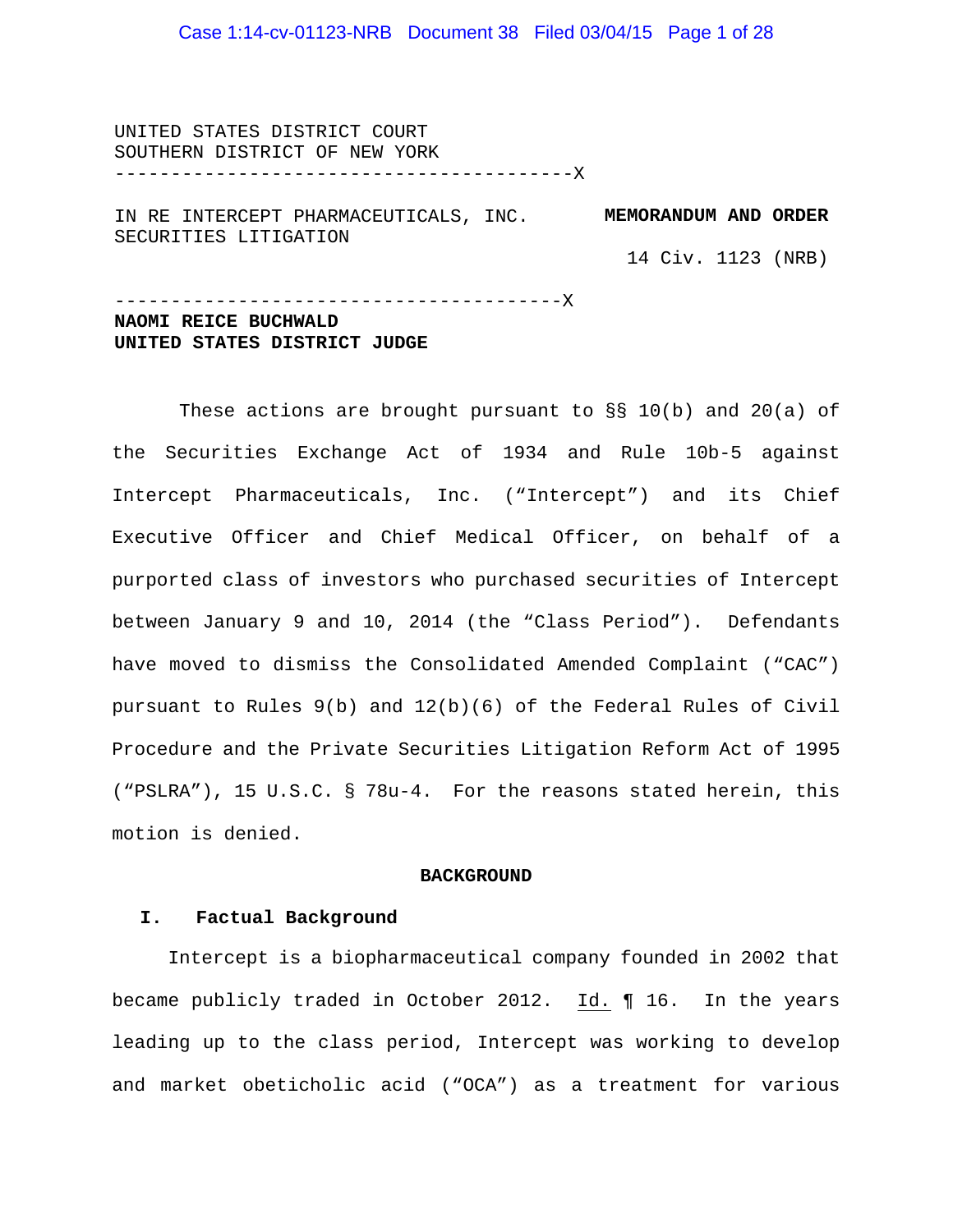### Case 1:14-cv-01123-NRB Document 38 Filed 03/04/15 Page 2 of 28

liver ailments, including nonalcoholic steatohepatitis ("NASH"), a disease whereby a fat build-up in the liver causes chronic inflammation leading to progressive fibrosis, cirrhosis, and possibly liver failure. Id. ¶¶ 3, 23, 26. While approximately twelve percent of the general population of the United States is affected by NASH, there are currently no drugs approved for its treatment, making development of an approved treatment option a lucrative endeavor. Id. ¶ 27.

A trial for OCA as treatment for NASH, known as the "FLINT" trial, was conducted by the National Institute of Diabetes and Digestive and Kidney Diseases ("NIDDK"), an agency at NIH. Id. ¶¶ 4, 28-29. Accomplished pursuant to a cooperative research and development agreement entered into by NIDDK and Intercept in July 2010, FLINT was run by NIDDK and was funded primarily by the agency. Id. ¶ 28. FLINT tested a 25 mg daily dose of OCA versus placebo in 280 patients with NASH over a 72-week treatment phase, to be followed by a 24-week post-treatment follow-up phase. Id. ¶ 30; Def's Br. at 4-5. The results of the trial were determined primarily by periodic liver biopsies, and the primary endpoint in FLINT was defined as an improvement of two or more points in the nonalcoholic fatty liver disease ("NAFLD") activity score (a system of scoring the histopathological features in the liver) with no worsening of liver fibrosis or other safety issues. CAC ¶ 30.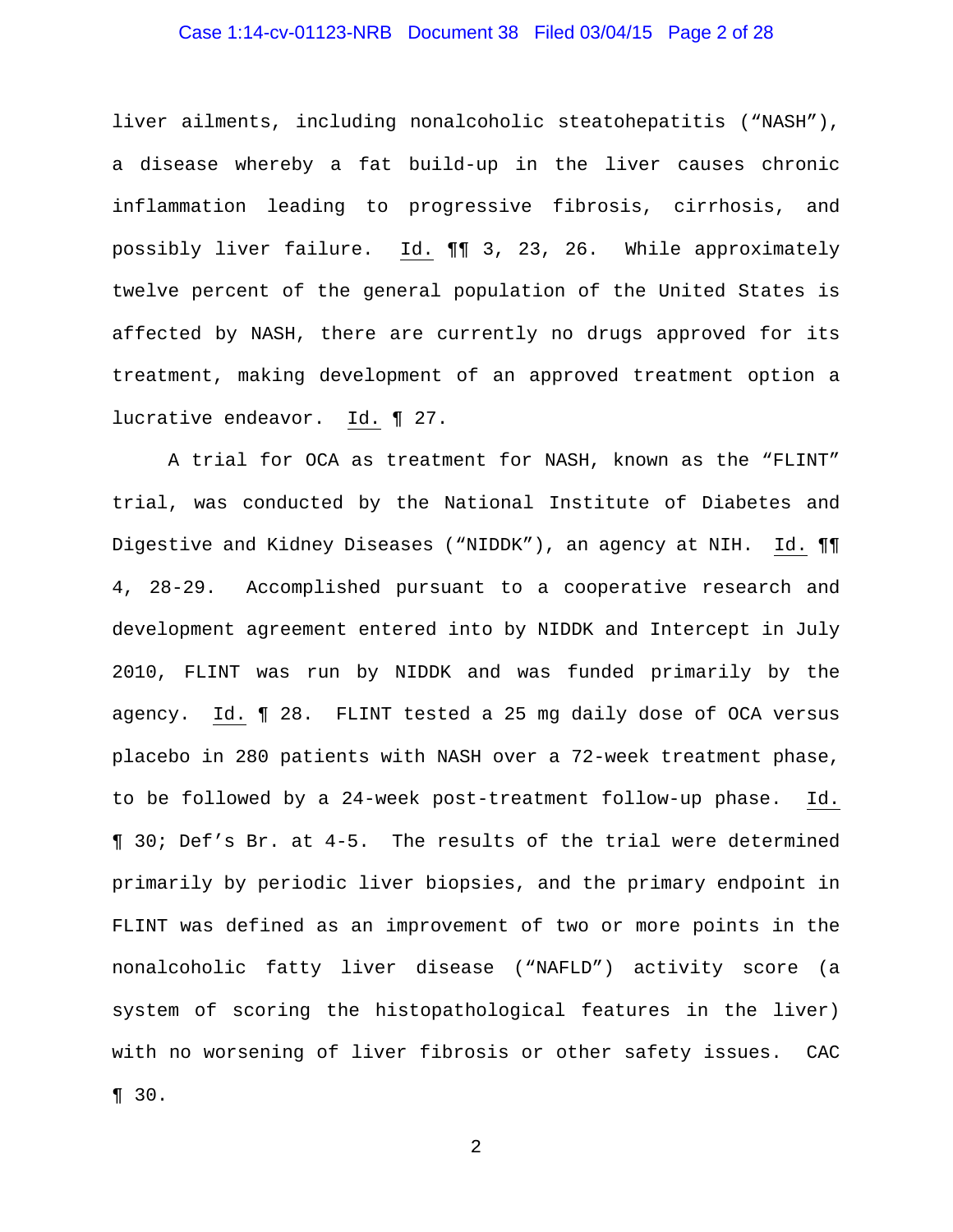### Case 1:14-cv-01123-NRB Document 38 Filed 03/04/15 Page 3 of 28

On January 6, 2014, Intercept's Chief Medical Officer, Dr. David Shapiro ("Shapiro"), had a telephone call with NIDDK's Scientific Advisor for Viral Hepatitis and Liver Diseases, Dr. Averell Sherker ("Sherker"). CAC ¶ 33. According to Sherker's official record of the conversation, Sherker informed Shapiro that the FLINT trial was being stopped early. Id. ¶ 34. Specifically, Sherker reported that "upon planned interim analysis, the stopping boundary for efficacy was crossed and NIDDK has decided not to have subjects undergo week 72 biopsies effective today." Id. He noted that "Dr. Shapiro was informed that given this decision and the finding of significant lipid abnormalities (increased total cholesterol, increased LDL cholesterol and decreased HDL cholesterol), all patient[s] who remain on treatment (OBCA or Placebo) will be discontinued within two weeks of today." Id. He also recorded that "Dr. Shapiro mentioned that he was aware of SAEs as Intercept has been copied on all reports submitted to FDA," and that "Intercept has a previously scheduled Quarterly Webinar on January 9 and will mention that NIDDK has informed them that the treatment phase of the study has been terminated on the basis of efficacy and that lipid abnormalities have been observed. Additionally, Intercept will release a press release with the same information. As a courtesy, they will send me the press release for review prior to issuing it." Id.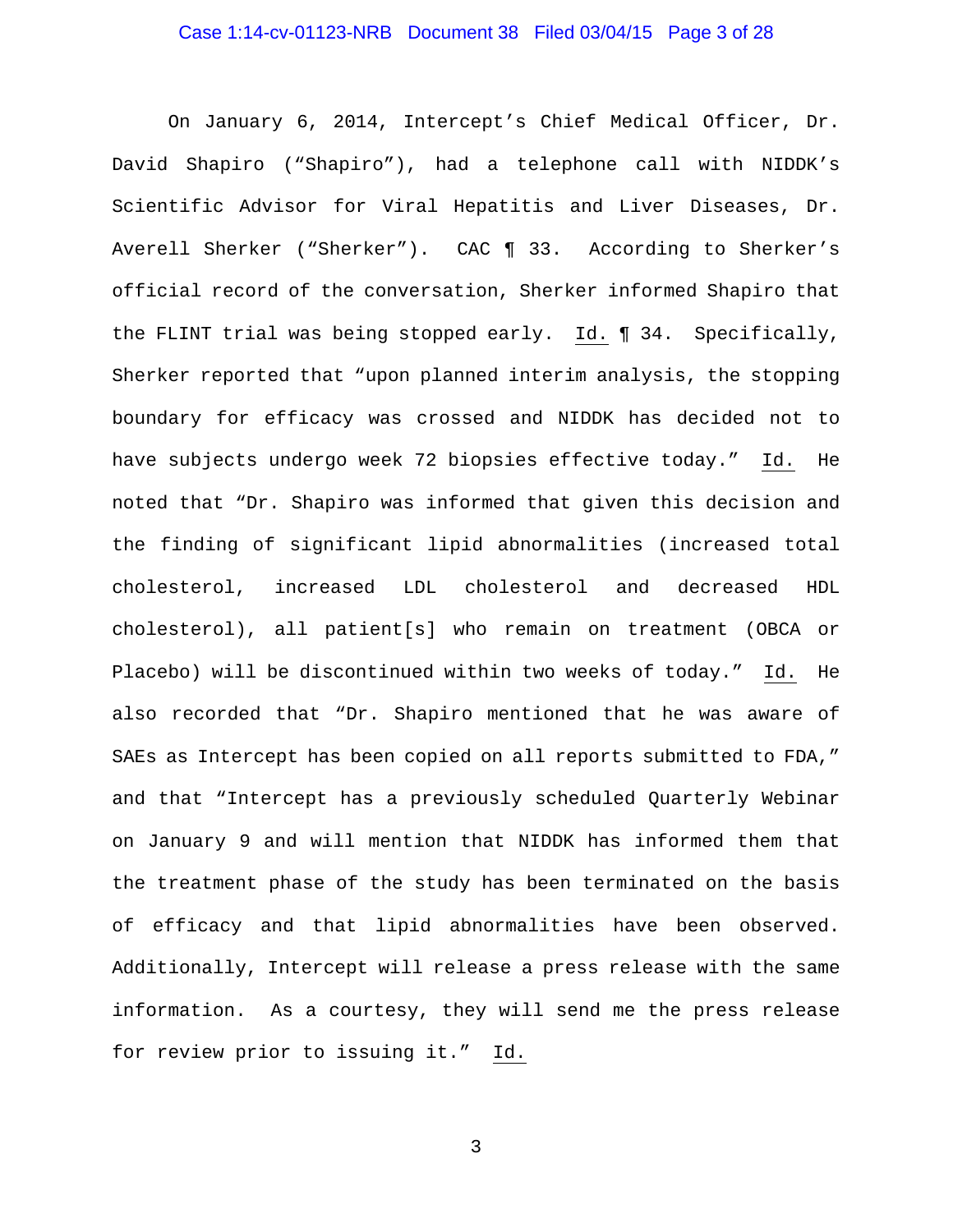### Case 1:14-cv-01123-NRB Document 38 Filed 03/04/15 Page 4 of 28

On January 7, 2014, Shapiro emailed Sherker regarding Intercept's planned January 9 disclosure. Id. ¶ 35. In the email, Shapiro informed Sherker that, after conferring with Intercept's CEO, Mark Pruzanski ("Pruzanski"), Intercept intended to issue a press release stating that the study was being stopped after having met the efficacy endpoint and that "[f]urther details will be available when the study is presented at a scientific meeting and/or published . . . ."1 Id. He also told Sherker that "[w]e don't think that without the specific data, we can comment on the lipid changes. We have previously reported HDL and LDL changes (see attached)." Id. Finally, he asked Sherker to get in touch with "any thoughts/disagreements . . . ASAP." Id.

Sherker responded with an email later that day. He wrote, in pertinent part, "[w]ith respect to the lipid abnormalities, I will defer to you about the decision whether or not to include it in your press release. As I mentioned yesterday, the NIDDK decision to terminate therapy was primarily due to the efficacy effect but,

 $\overline{a}$ 

<sup>1</sup> Shapiro's email stated in part: "Following our call, I spoke with Mark Pruzanski, our CEO and we plan to draft a simple press release today that I'll forward to you prior to our release (although SEC regulations bind us to issuing a public statement to within 72 hours). I think that we should just aim to keep the release simple and note the key points being: NIDDK have informed Intercept that a planned interim efficacy analysis was conducted which showed that OCA produced a highly significant improvement on the protocol specified liver histology endpoint, compared with placebo. The improvement met (p=0.0015) the protocol criterion for stopping the study and accordingly NIDDK have informed Intercept that they are stopping the study. Further details will be available when the study is presented at a scientific meeting and/or published and Intercept looks forward to seeing the full results from the study." Id.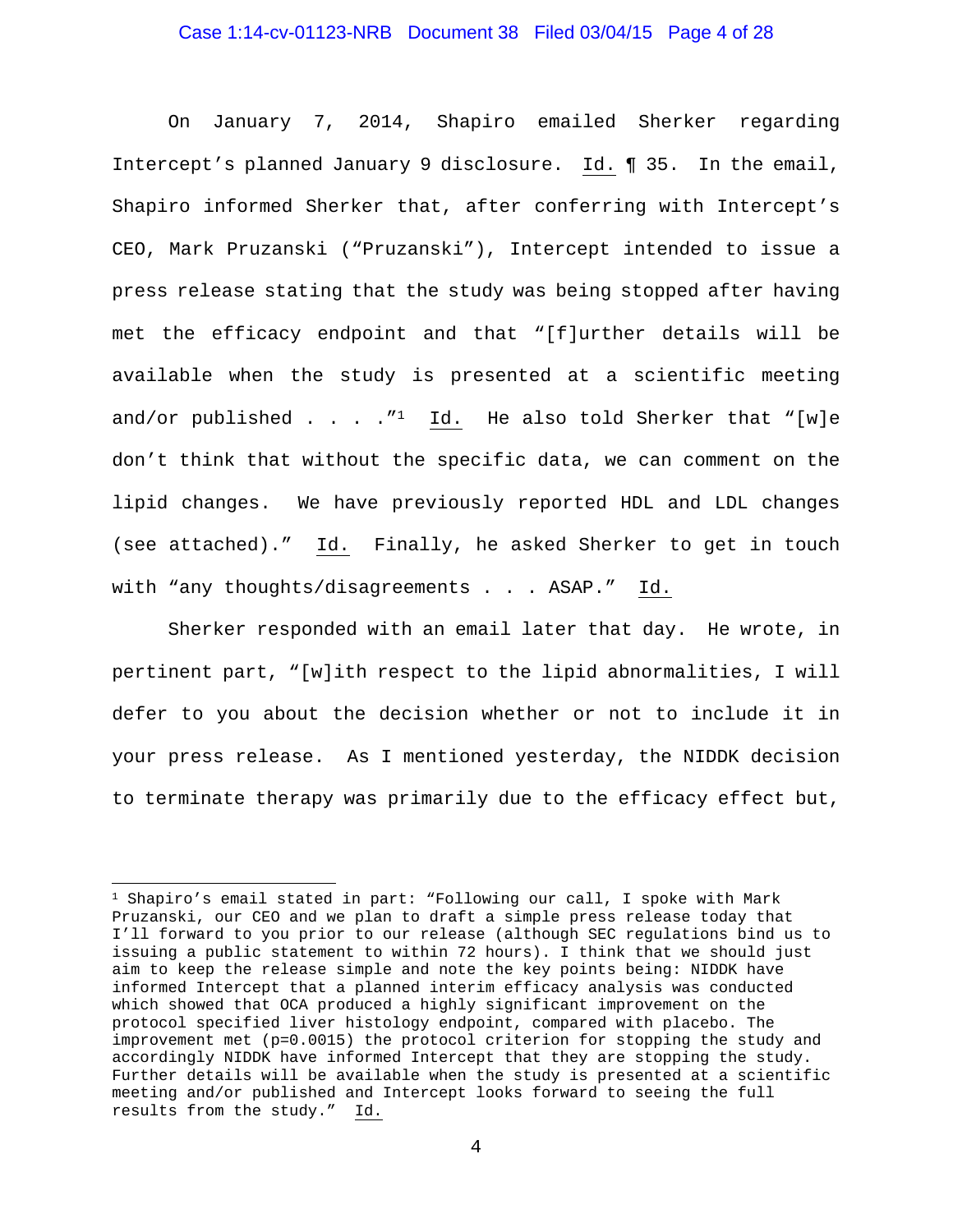### Case 1:14-cv-01123-NRB Document 38 Filed 03/04/15 Page 5 of 28

in part, influenced by the significant lipid abnormalities observed in the OCA-treated subjects." Id. ¶ 36.

On January 9, 2014, as planned, defendants filed a form 8-K and issued a press release entitled "Intercept Announces NASH Primary Endpoint Met: FLINT Trial Stopped Early for Efficacy Based on Highly Statistically Significant Improvement in Liver Histology." Id. ¶ 37. The release reported that "the FLINT trial of obeticholic acid (OCA) for the treatment of nonalcoholic steatohepatitis (NASH) has been stopped early for efficacy based on a planned interim analysis showing that the primary endpoint of the trial has been met." Id. It made no mention of any lipid abnormalities or effects. Following this release, OCA received vast media coverage and Intercept's stock price rose from \$72.39 to \$275.87 per share. Id. ¶¶ 39-40.

After the close of trading on January 9, 2014, defendants held a conference call with analysts and investors, at which both Pruzanski and Shapiro participated. Id. ¶ 41. There, Pruzanski announced that NIDDK "recommended stop of the trial early for efficacy. This was based on an interim analysis showing that OCA had met the primary histological endpoint. The decision to stop early was based on a predefined requirement that OCA show a much great efficacy benefit with better than AP value of .0031 on an intention-to-treat basis." Id. He added that "[a]t this point, NIDDK has only shared the statistical result of the interim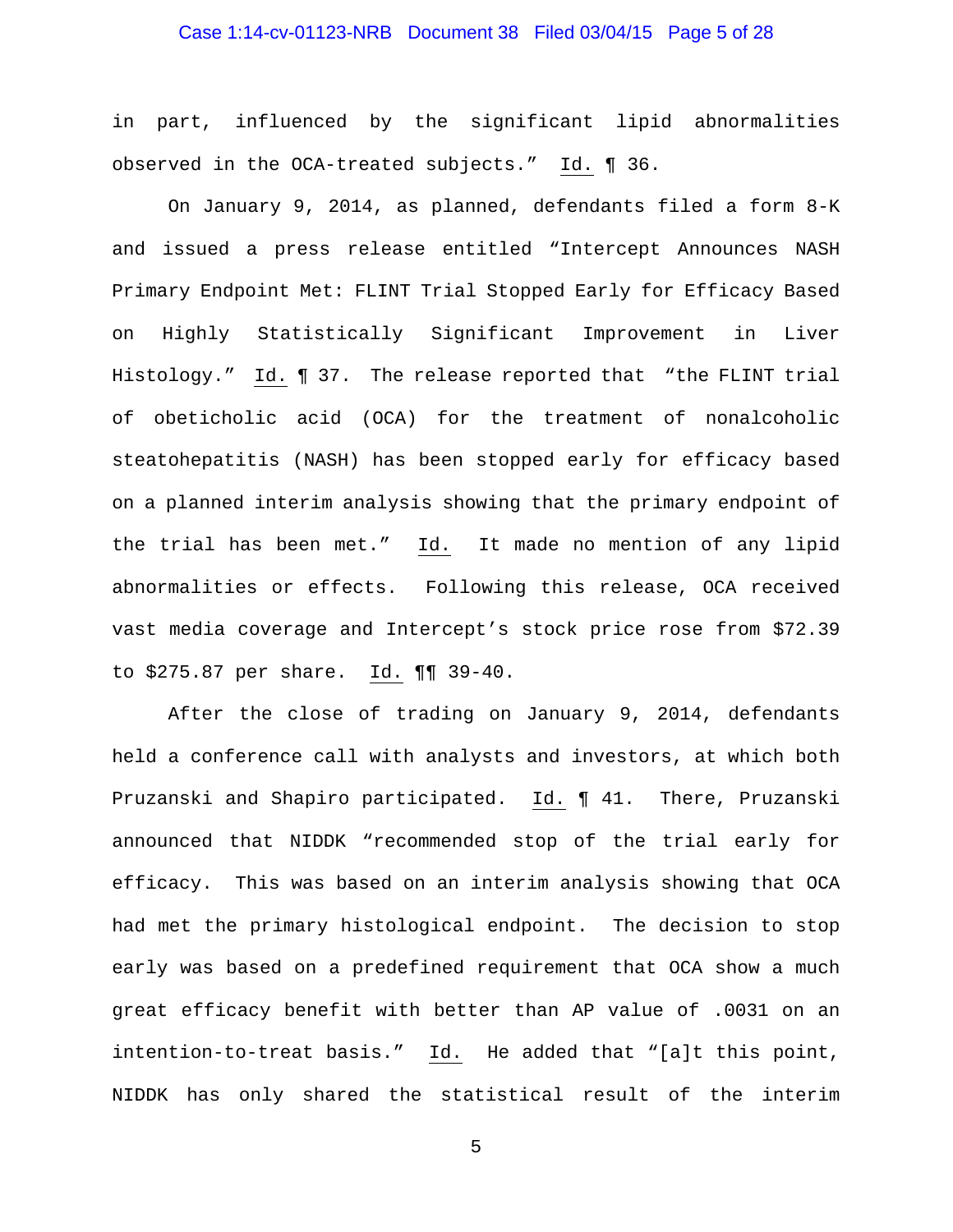### Case 1:14-cv-01123-NRB Document 38 Filed 03/04/15 Page 6 of 28

efficacy analysis with us, so we don't have additional data to share with you today. . . . Of course, when we get the data in hand from NIDDK, we will share the results with you." Id. 1 42. The next day, January 10, 2014, following the press release and the conference call, Intercept stock reached an intraday high of \$497 per share, ultimately closing at \$445.83 per share. Id. ¶ 44.

Later on January 10, Sherker sent Shapiro an email alerting him that "NIDDK and the NASH CRN investigators have had a number of media requests for additional information related to FLINT. We have developed the attached statement as a standardized response to specific media inquiries. However, because the results are preliminary and the trial is ongoing, we are not granting interviews." Id. ¶ 46. The attached NIDDK document included a statement that mirrored Sherker's January 6, 2014 notes, stating that "FLINT interim results also found disproportionate lipid abnormalities (increased total cholesterol with increased LDL and decreased HDL cholesterol) in patients on OCA compound to those on placebo." Id. ¶ 47.

Shapiro first responded briefly to Sherker's email, stating that "I'm about to leave JFK to go home, I suggest we speak on Monday. I had no idea the press release would have the impact it did--it's rather scary!" Id. ¶ 48. Three minutes later, apparently following a communication with Pruzanski, Shapiro sent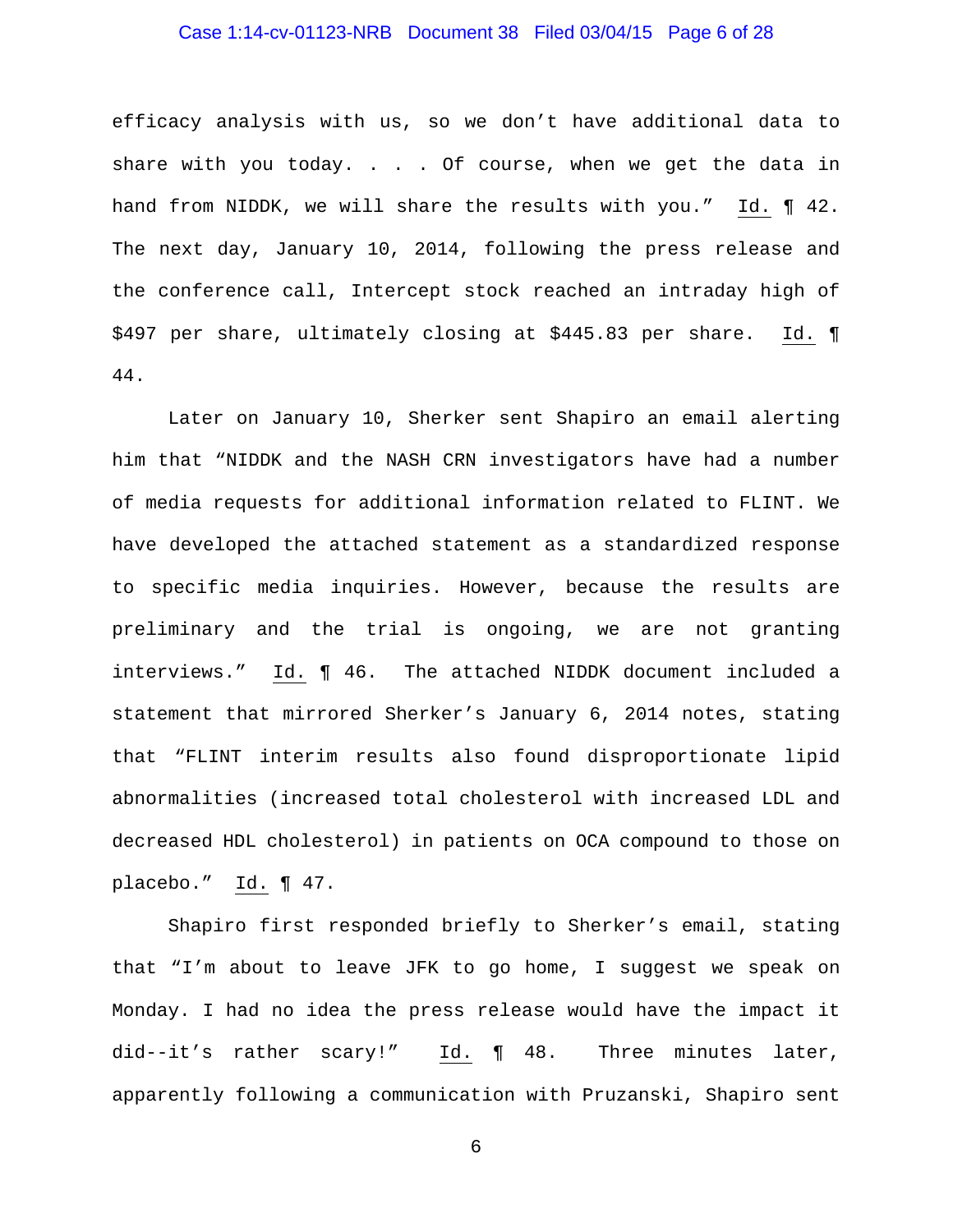### Case 1:14-cv-01123-NRB Document 38 Filed 03/04/15 Page 7 of 28

another email to Sherker, asserting that "[t]he lipid information is specific and I think will cause issues. If this hasn't been issued can we discuss first. At least it would be good to mention that similar findings had been seen previously." Id. ¶ 49.

NIDDK proceeded to release its statement later on January 10, 2014. Id. ¶ 50. As Sherker had indicated, the release stated that "FLINT interim results also found disproportionate lipid abnormalities (increased total cholesterol with increased LDL and decreased HDL cholesterol) in patients on OCA compared to those on placebo. As lipid abnormalities are common in people with NASH, following all FLINT patients the full 24 weeks after stopping the drug will help determine whether lipid problems return to pre-OCA levels and weigh potential risks and benefits of the drug." Id. It also noted that "NIDDK does not typically release interim results as they are preliminary. But as results have already been made public, we are providing limited additional information, giving a broader context for the findings." Id.

Media coverage seized upon NIDDK's statement and the news of the lipid abnormalities. Id. ¶¶ 51-52. In response, on January 12, 2014, Intercept issued a press release and filed an 8-K confirming NIDDK's statement. Id. ¶ 53. On Monday, January 13, 2014, Intercept's stock price dropped to \$190.71 per share. Id. ¶ 54.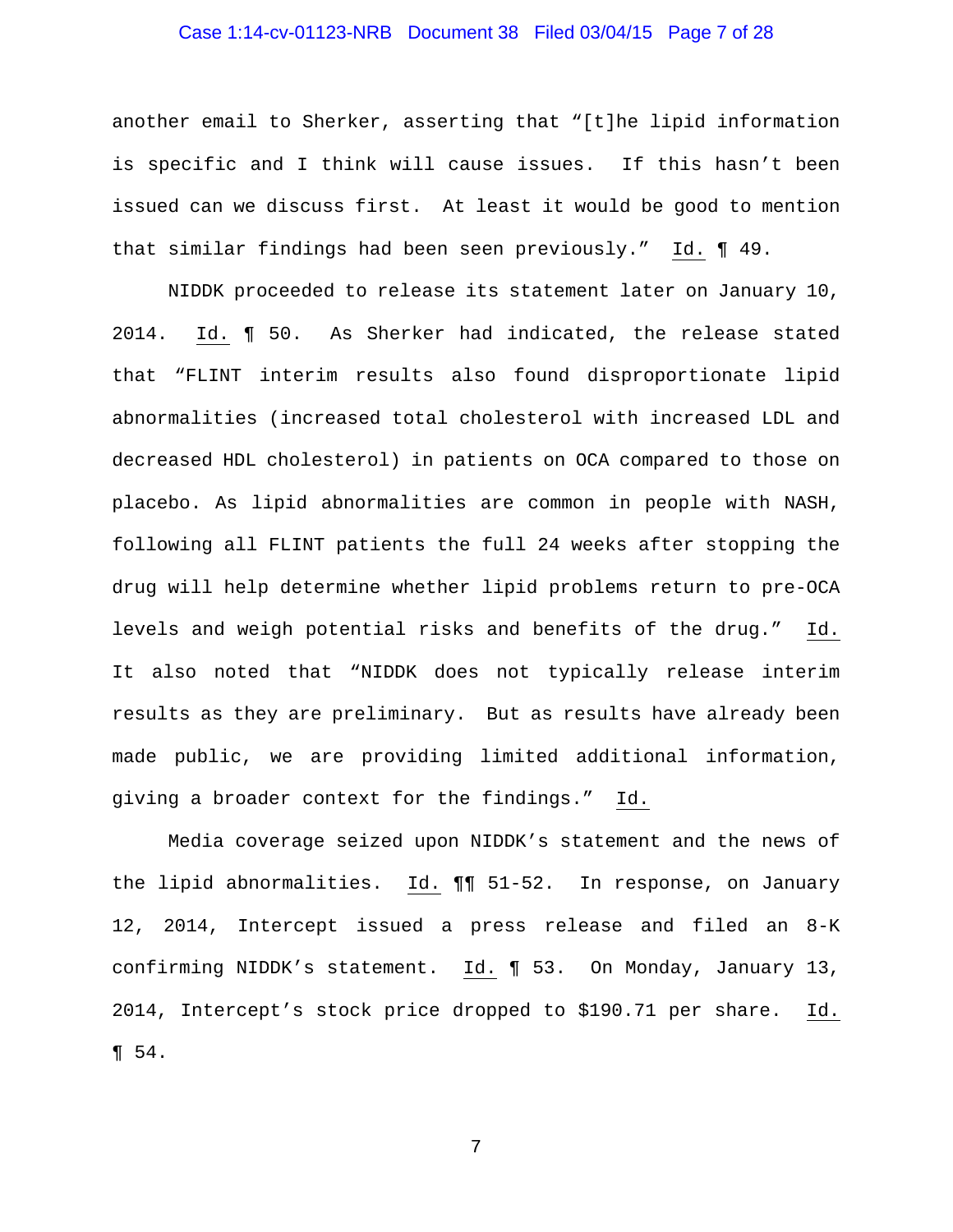#### **II. Procedural Background**

 $\overline{a}$ 

Plaintiffs filed these class actions on February 21 and February 24, 2014, respectively. On May 16, 2014, we consolidated the actions as "In re Intercept Pharmaceuticals, Inc. Securities Litigation," appointed George Burton as lead plaintiff, and approved his selection of lead counsel.

On June 27, 2014, plaintiffs filed the Consolidated Amended Complaint, alleging violations of Sections 10(b) and 20(a) of the Exchange Act and of Rule 10b-5. In particular, plaintiffs allege violations of the securities laws based on Intercept's omission of "the significant lipid abnormalities identified in the FLINT trial or the fact that these safety issues contributed to the NIDDK's decision to stop the FLINT trial." CAC ¶¶ 38, 45.

On August 14, 2014, defendants filed the present motion to dismiss, challenging the CAC for failure to adequately plead scienter.<sup>2</sup> The motion was fully briefed on October 13, 2014, and oral argument was held on February 24, 2015.

 $2$  Intercept challenges the CAC solely on scienter grounds and, "for purposes of this motion only, Intercept does not . . . contest materiality." Def's Reply at 6. Accordingly, we address only the issue of scienter.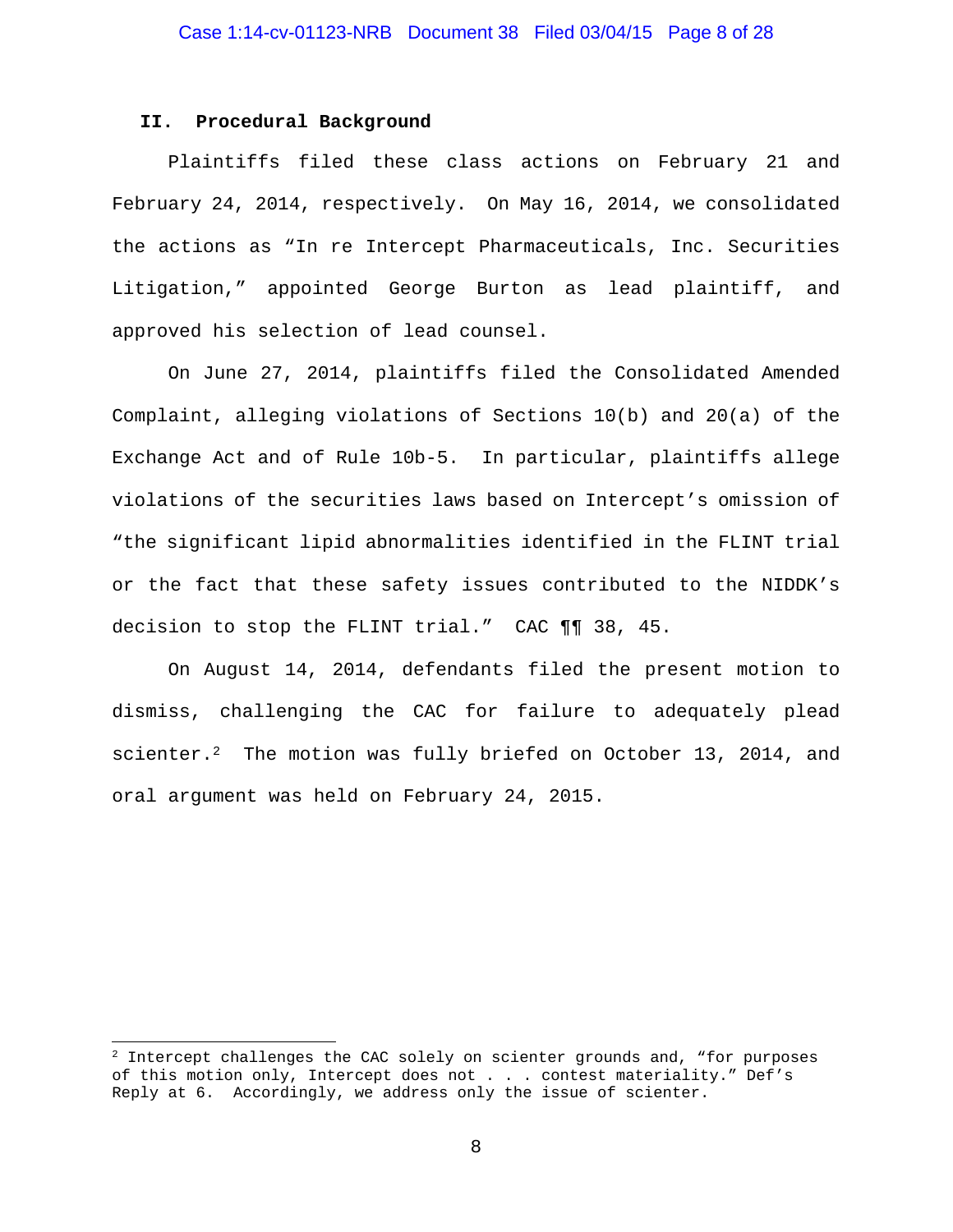#### **DISCUSSION**

#### **I. Legal Standards**

#### **A. Motion to Dismiss**

On a motion to dismiss under Rule 12(b)(6), the Court must accept as true all factual allegations in the complaint and draw all reasonable inferences in plaintiff's favor. ATSI Commc'ns, Inc. v. Shaar Fund, Ltd., 493 F.3d 87, 98 (2d Cir. 2007) ("ATSI"); Grandon v. Merrill Lynch & Co., 147 F.3d 184, 188 (2d Cir. 1998). Nonetheless, "[f]actual allegations must be enough to raise a right of relief above the speculative level, on the assumption that all of the allegations in the complaint are true." Bell Atl. Corp. v. Twombly, 550 U.S. 544, 555 (2007); see also Ashcroft v. Iqbal, 556 U.S. 662, 678 (2009). Thus, a plaintiff must allege "enough facts to state a claim to relief that is plausible on its face." If a plaintiff "ha[s] not nudged [his] claims across the line from conceivable to plausible, [his] complaint must be dismissed." Id. This pleading standard applies in "all civil actions." Iqbal, 556 U.S. at 684 (internal quotation marks omitted).

### **B. Securities Fraud**

In order to sustain a private cause of action for securities fraud under Section 10(b) and Rule 10b–5 of the Securities Exchange Act of 1934 (the "Exchange Act"), a plaintiff must adequately plead: "(1) a material misrepresentation or omission by the defendant; (2) scienter; (3) a connection between the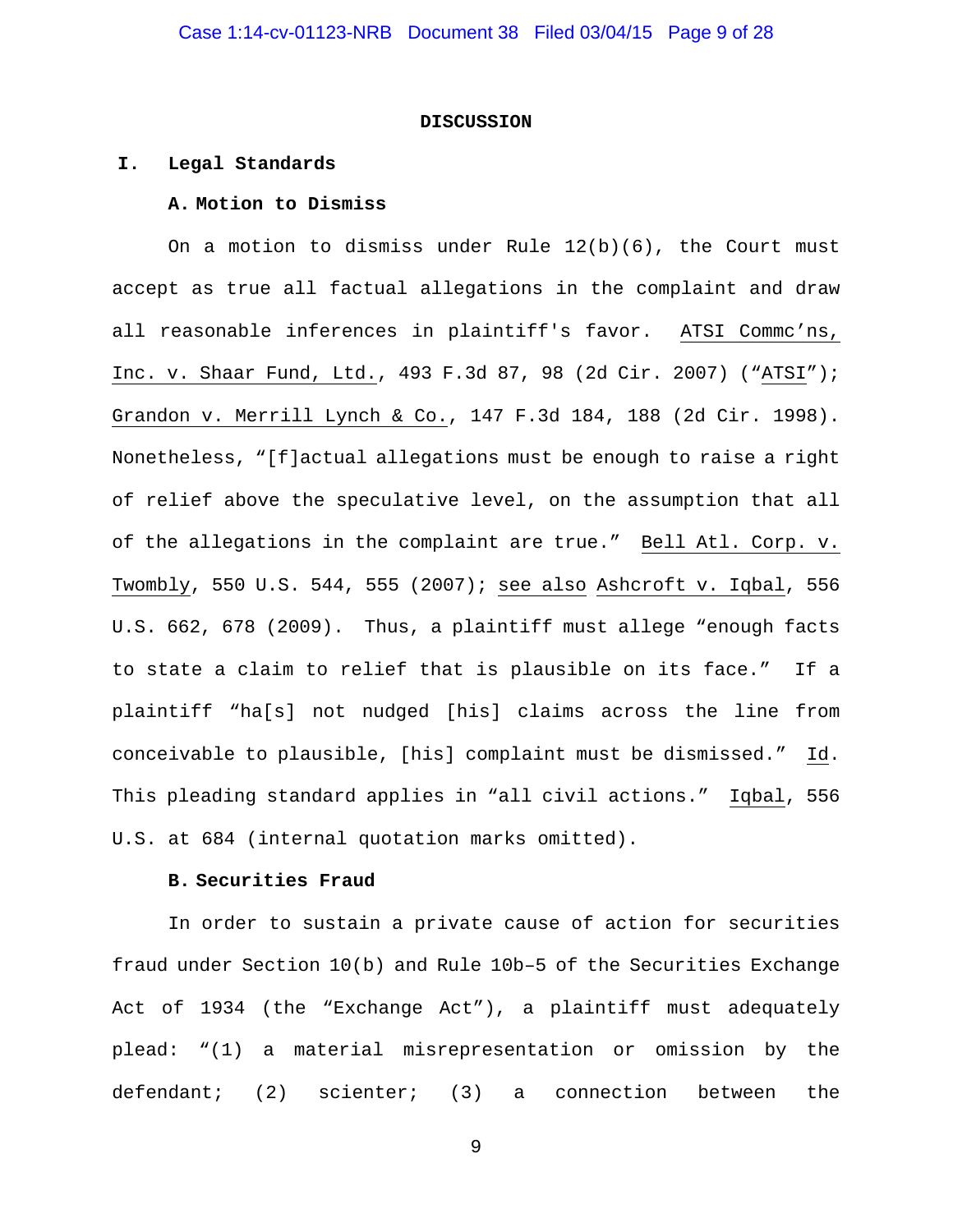### Case 1:14-cv-01123-NRB Document 38 Filed 03/04/15 Page 10 of 28

misrepresentation or omission and the purchase or sale of a security; (4) reliance upon the misrepresentation or omission; (5) economic loss; and (6) loss causation." Ashland Inc. v. Morgan Stanley & Co., 652 F.3d 333, 337 (2d Cir. 2011) (quoting Stoneridge Inv. Partners, LLC v. Scientific-Atlanta, Inc., 552 U.S. 148, 157 (2008)). In addition, claims brought under Section 10(b) and Rule 10b–5 are "subject to heightened pleading requirements that the plaintiff must meet to survive a motion to dismiss." ATSI, 493 F.3d at 99. These heightened pleading requirements are set forth in Rule 9(b) of the Federal Rules of Civil Procedure and in the PSLRA, 15 U.S.C. § 78u–4(b). ECA & Local 134 IBEW Joint Pension Trust of Chi. v. JP Morgan Chase Co. ("ECA"), 553 F.3d 187, 196 (2d Cir. 2009).

In order to satisfy Rule 9(b), a plaintiff must "(1) specify the statements that the plaintiff contends were fraudulent, (2) identify the speaker, (3) state where and when the statements were made, and (4) explain why the statements were fraudulent." Rombach v. Chang, 355 F.3d 164, 170 (2d Cir. 2004) (internal quotation marks omitted). "Allegations that are conclusory or unsupported by factual assertions are insufficient" to prevail under this standard. ATSI, 493 F.3d at 99.

The PSLRA has expanded on Rule 9(b)'s pleading requirements. See 15 U.S.C. § 78u–4(b). "The statute insists that securities fraud complaints 'specify' each misleading statement; that they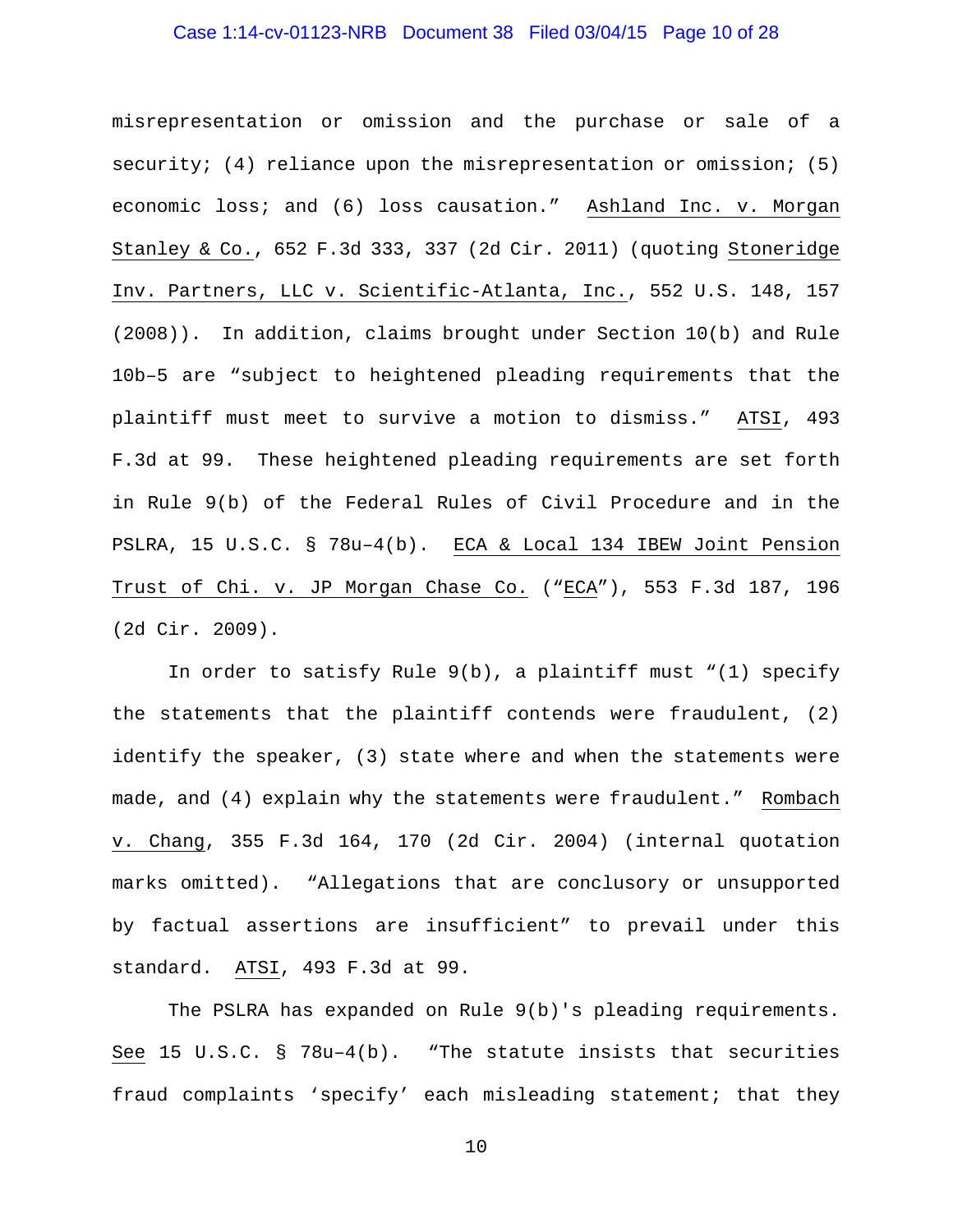### Case 1:14-cv-01123-NRB Document 38 Filed 03/04/15 Page 11 of 28

set forth the facts 'on which [a] belief' that a statement is misleading was 'formed'; and that they 'state with particularity facts giving rise to a strong inference that the defendant acted with the required state of mind.'" Dura Pharms., Inc. v. Broudo, 544 U.S. 336, 345 (2005) (quoting 15 U.S.C. §§ 78u–4(b)(1), (2)). "Therefore, 'while we normally draw reasonable inferences in the non-movant's favor on a motion to dismiss,' the PSLRA 'establishes a more stringent rule for inferences involving scienter' because the PSLRA requires particular allegations giving rise to a strong inference of scienter." ECA, 553 F.3d at 196 (2d Cir. 2009) (internal alteration omitted) (quoting Teamsters Local 445 Freight Div. Pension Fund v. Dynex Capital Inc., 531 F.3d 190, 194 (2d Cir. 2008)).

#### **C. Scienter**

Under the PSLRA, it is necessary to "state with particularity facts giving rise to a strong inference that the defendant acted with the required state of mind," 15 U.S.C. § 78u-4(b)(2), namely an "intent 'to deceive, manipulate, or defraud.'" ECA, 553 F.3d at 198. In assessing whether a plaintiff has met its burden of pleading a strong inference of scienter, a court must "take into account plausible opposing inferences," and the "complaint will survive . . . only if a reasonable person would deem the inference of scienter cogent and at least as compelling as any opposing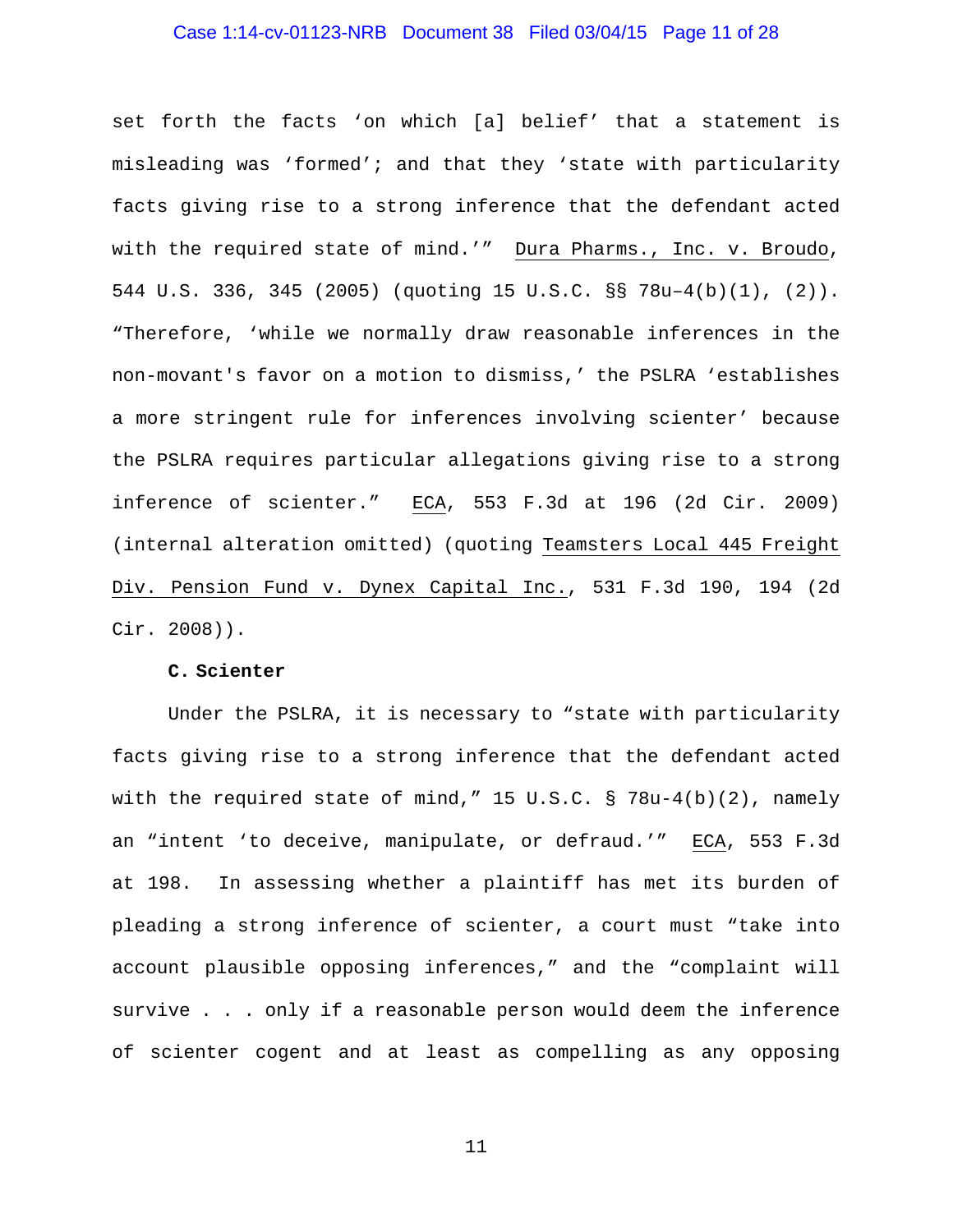### Case 1:14-cv-01123-NRB Document 38 Filed 03/04/15 Page 12 of 28

inference one could draw from the facts alleged." Tellabs, Inc. v. Makor Issues & Rights, Ltd., 551 U.S. 308, 324 (2007).

A strong inference of scienter may be established by alleging facts demonstrating either (a) "that defendants had both motive and opportunity to commit fraud," or (b) "strong circumstantial evidence of conscious misbehavior or recklessness." Kalnit v. Eichler, 264 F.3d 131, 138 (2d Cir. 2001).

To raise a strong inference of scienter through the motive and opportunity prong, a plaintiff must allege that the defendant "benefitted in some concrete and personal way from the purported fraud." ECA, 553 F.3d at 198. "Motives that are generally possessed by most corporate directors and officers do not suffice; instead, plaintiffs must assert a concrete and personal benefit to the individual defendants resulting from the fraud. Insufficient motives, we have held, can include (1) the desire for the corporation to appear profitable and (2) the desire to keep stock prices high to increase officer compensation. On the other hand, we have held motive sufficiently pleaded where plaintiff alleged that defendants misrepresented corporate performance to inflate stock prices while they sold their own shares." Kalnit v. Eichler, 264 F.3d 131, 139 (2d Cir. 2001) (citing Novak v. Kasaks, 216 F.3d 300, 307-308 (2d Cir. 2000)).

"Where motive is not apparent, it is still possible to plead scienter by identifying circumstances indicating conscious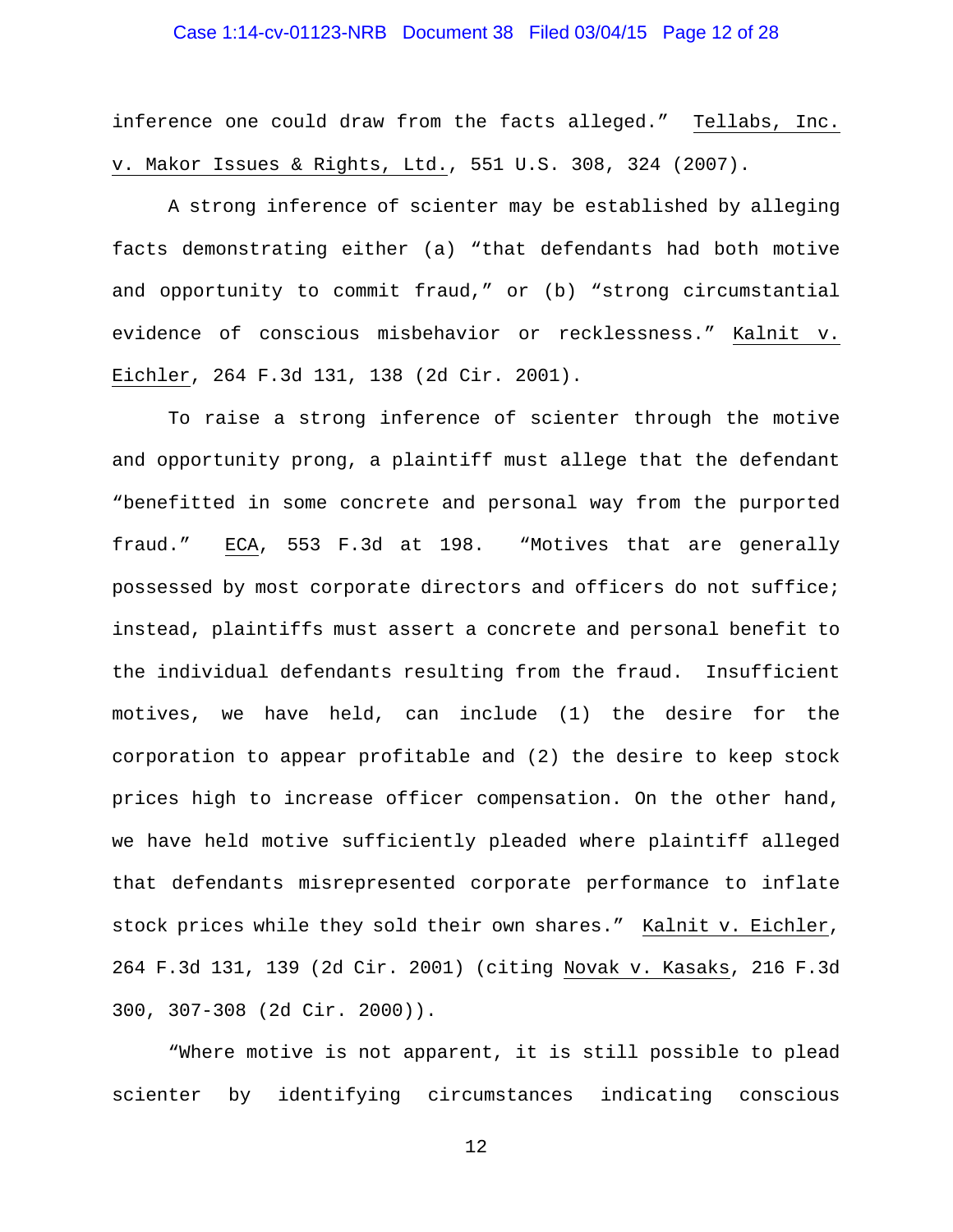### Case 1:14-cv-01123-NRB Document 38 Filed 03/04/15 Page 13 of 28

behavior by the defendant;" however, "the strength of the circumstantial allegations must be correspondingly greater." Kalnit, 264 F.3d at 142. "To survive dismissal under the 'conscious misbehavior' theory, the [plaintiffs] must show that they alleged reckless conduct by the [defendants], which is 'at the least, conduct which is highly unreasonable and which represents an extreme departure from the standards of ordinary care to the extent that the danger was either known to the defendant or so obvious that the defendant must have been aware of it.'" Id. (quoting Honeyman v. Hoyt (In Re Carter-Wallace, Inc. Secs. Litig.), 220 F.3d 36, 39 (2d Cir. 2000)). See also In re Citigroup Inc. Sec. Litig., 753 F. Supp. 2d 206, 236 (S.D.N.Y. 2010) ("Plaintiffs can sustain a claim of securities fraud if they can plead particularized facts giving rise to a strong inference that one or more of defendants was at least reckless in misleading investors . . . .").

#### **II. Analysis**

## **A. Motive and Opportunity**

Defendants argue that plaintiffs have failed to allege scienter based on motive and opportunity "given that there are no allegations of insider sales or secondary offerings or financings during the brief putative class period." Def's Br. at 13. Plaintiffs counter that scienter can be inferred from the fact that Intercept was "quickly running through the funds raised in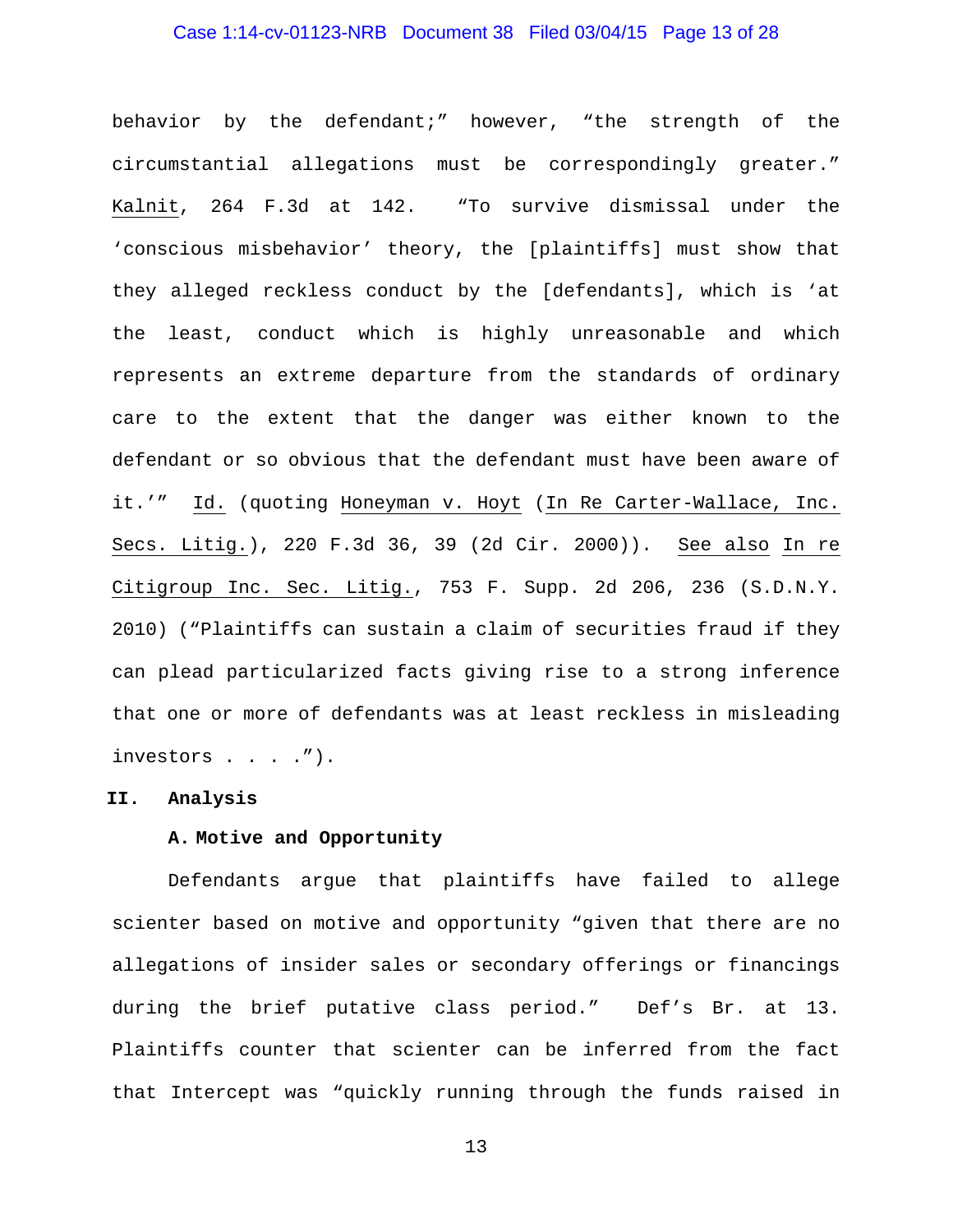### Case 1:14-cv-01123-NRB Document 38 Filed 03/04/15 Page 14 of 28

earlier stock offerings" for its ongoing expenses for research and development, Pl's Opp'n at 23, and they posit that Intercept sought to inflate its stock price in advance of a contemplated secondary offering that would ultimately take place in April 2014. See id. at 23-24 ("With a critical stock offering being planned, Defendants disclosed the positive news about OCA and the FLINT trial and assumed that the concurrent negative news would not be disclosed before they had the opportunity to complete the offering.").

We agree with defendants that these allegations, essentially accusing defendants of withholding information to keep stock prices high in service of furthering the company's profitability, are too generalized to support a strong inference of scienter. See, e.g., In re Bayer AG Sec. Litig., 03 Civ. 1546 (WHP), 2004 WL 2190357, at \*14 (S.D.N.Y. Sept. 30, 2004) (rejecting motive-andopportunity scienter claim based on allegations that "Ebsworth had the motive to engage in fraud because the Company was under pressure to bring a 'blockbuster' drug to market and thus . . . had an incentive to turn a blind eye to safety considerations," because "to allege motive in the securities context, plaintiffs must show that a defendant possessed a concrete incentive for personal gain--not simply the desire to increase a company's profitability--a goal shared by any corporate officer"); Johnson v. NYFIX, Inc., 399 F. Supp. 2d 105, 114 (D. Conn. 2005) ("Plaintiffs further allege that defendants used artificially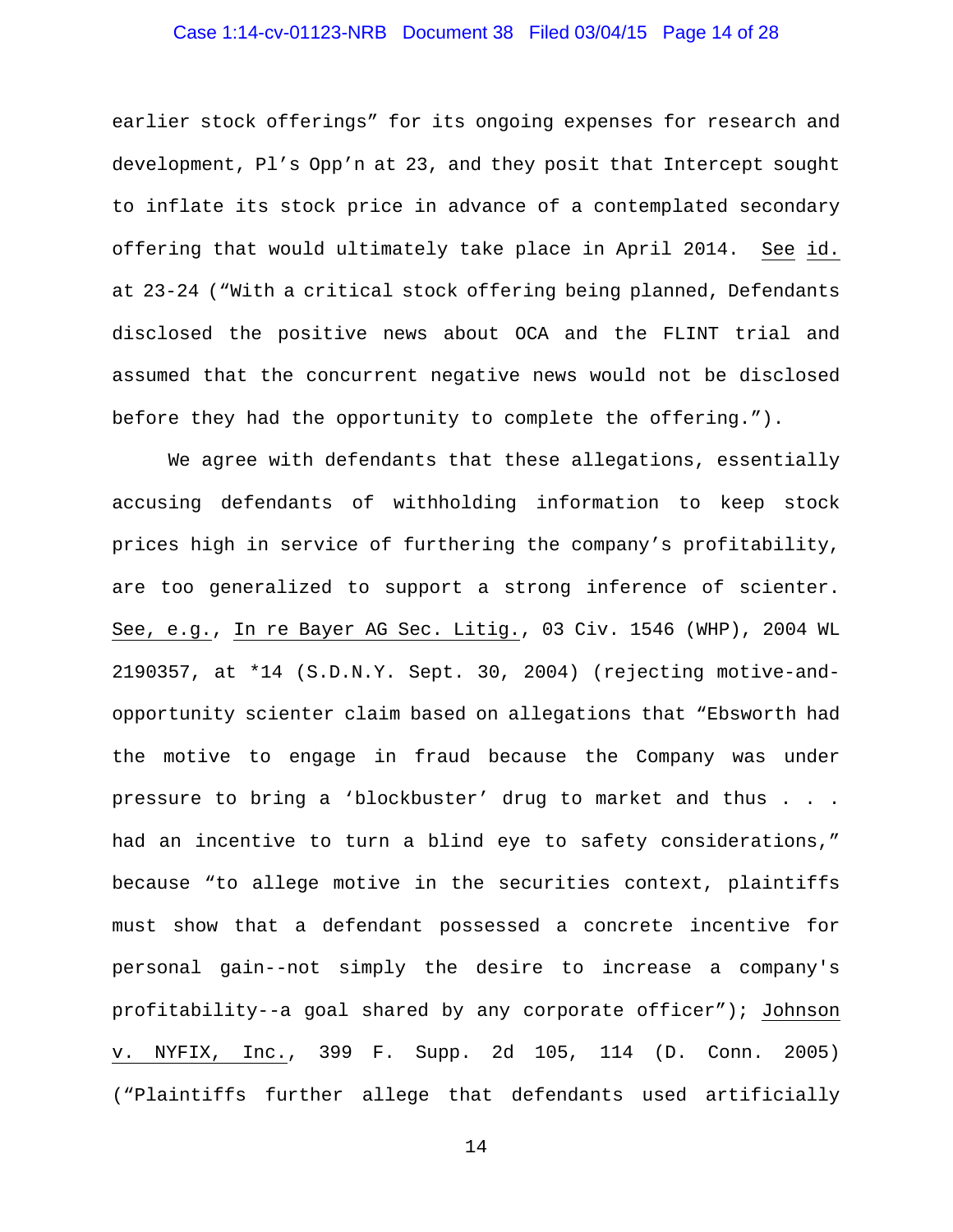### Case 1:14-cv-01123-NRB Document 38 Filed 03/04/15 Page 15 of 28

inflated NYFIX stock to raise funds in a secondary offering, and then purchase partial or full interest in four other companies during the Class Period. Courts have previously held this claim insufficient to establish motive [and t]he plaintiffs 'do not expressly or even inferentially explain how the desire to conclude various acquisitions by using inflated value of the stock as consideration for mergers and to obtain financing for such acquisitions is in the informed economic self-interest of the Individual Defendants beyond those expressly rejected by the Court [in previous cases].'") (internal citations omitted) (quoting Rombach v. Chang*,* 355 F.3d 164, 177 (2d Cir. 2004)).

Further, the timing of the secondary offering--"planned" in January 2014 and not completed until four months later--does not expose a clear motive to commit fraud; rather, the allegation that Intercept would deliberately choose not to discuss lipid abnormalities in the hope of inflating a secondary offering several months away is too attenuated to create the requisite strong inference of scienter, particularly given that Intercept promised to release full findings from NIDDK as soon as they were available. See, e.g., In re Axis Capital Holdings Ltd. Sec. Litig., 456 F. Supp. 2d 576, 596 (S.D.N.Y. 2006) ("Here, the timing of the Secondary Offering raises no inference of fraud. . . . There is no 'suspicious' or 'unusual' relationship between the timing of the Secondary Offering and any allegedly false statements or negative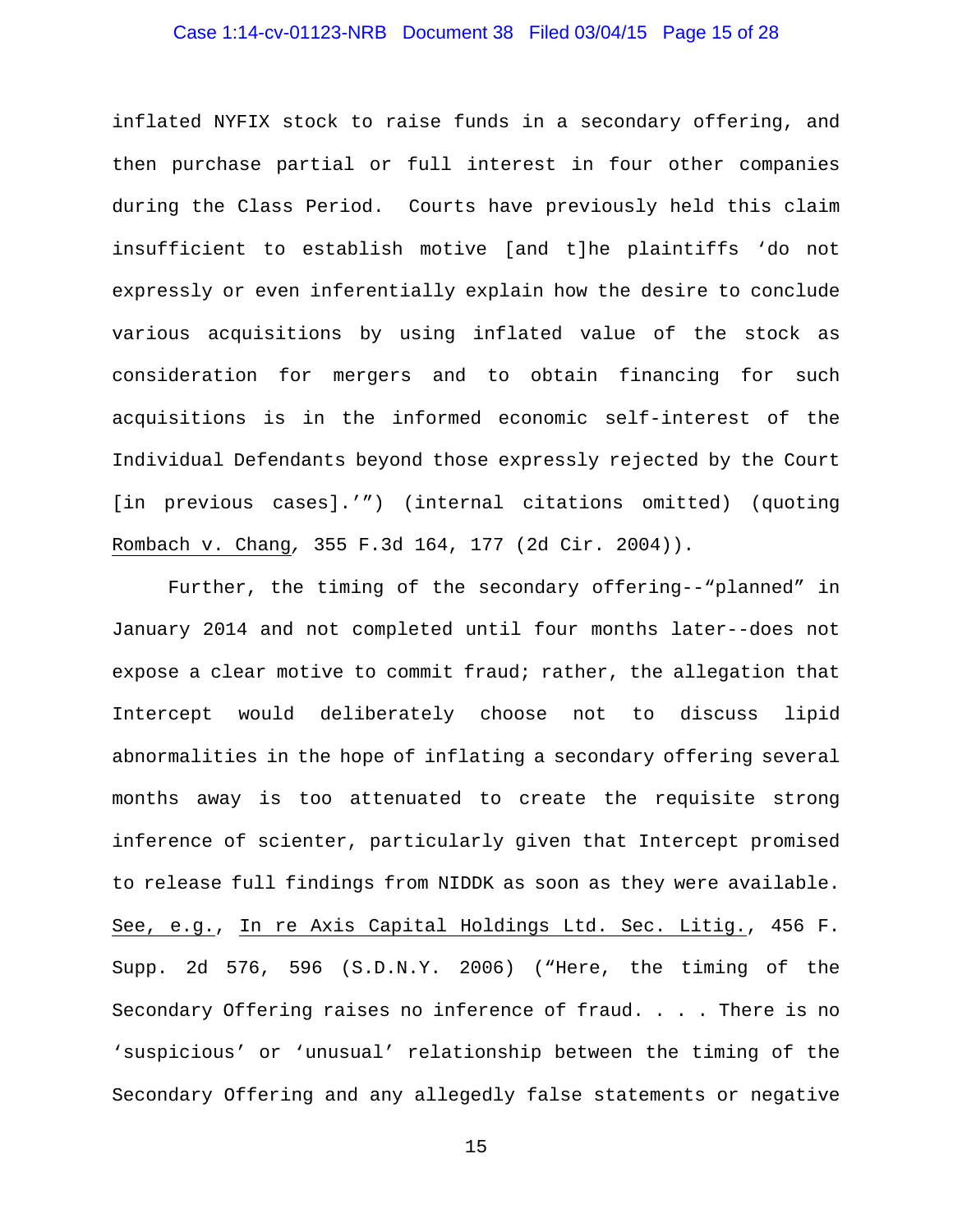### Case 1:14-cv-01123-NRB Document 38 Filed 03/04/15 Page 16 of 28

revelations. In short, the timing of the Secondary Offering was at best fortuitous, and simply does not appear calculated to maximize personal benefit from insider information.") (internal quotation marks omitted).

#### **B. Conscious Misbehavior or Recklessness**

Next, defendants argue that plaintiffs have failed to plead that Intercept was reckless or "consciously misbehaving" in failing to disclose the lipid information received by Sherker. Asserting that "Intercept had no intent to deceive, but made a reasonable and good faith determination, with the consent of the trial's government sponsor, not to discuss lipid abnormalities with the public until it had actual data," defendants maintain that the nondisclosure was the result of an honest belief in the irrelevance, scientific insignificance, and/or commercial insignificance of the reported lipid finding. Def's Br. at 15- 16. In addition, they argue that an inference of scienter is undermined by their demonstrated belief that the lipid consequences of OCA were already known to the public and their generally cautious and conscientious approach to reporting the news that FLINT had met its efficacy endpoint. Id. at 19-21.

Where pharmaceutical companies release information that is found to be more positive than warranted, critical questions to be asked are whether at its issuance "the management honestly believes [these reports] to be true" and/or whether the reports evince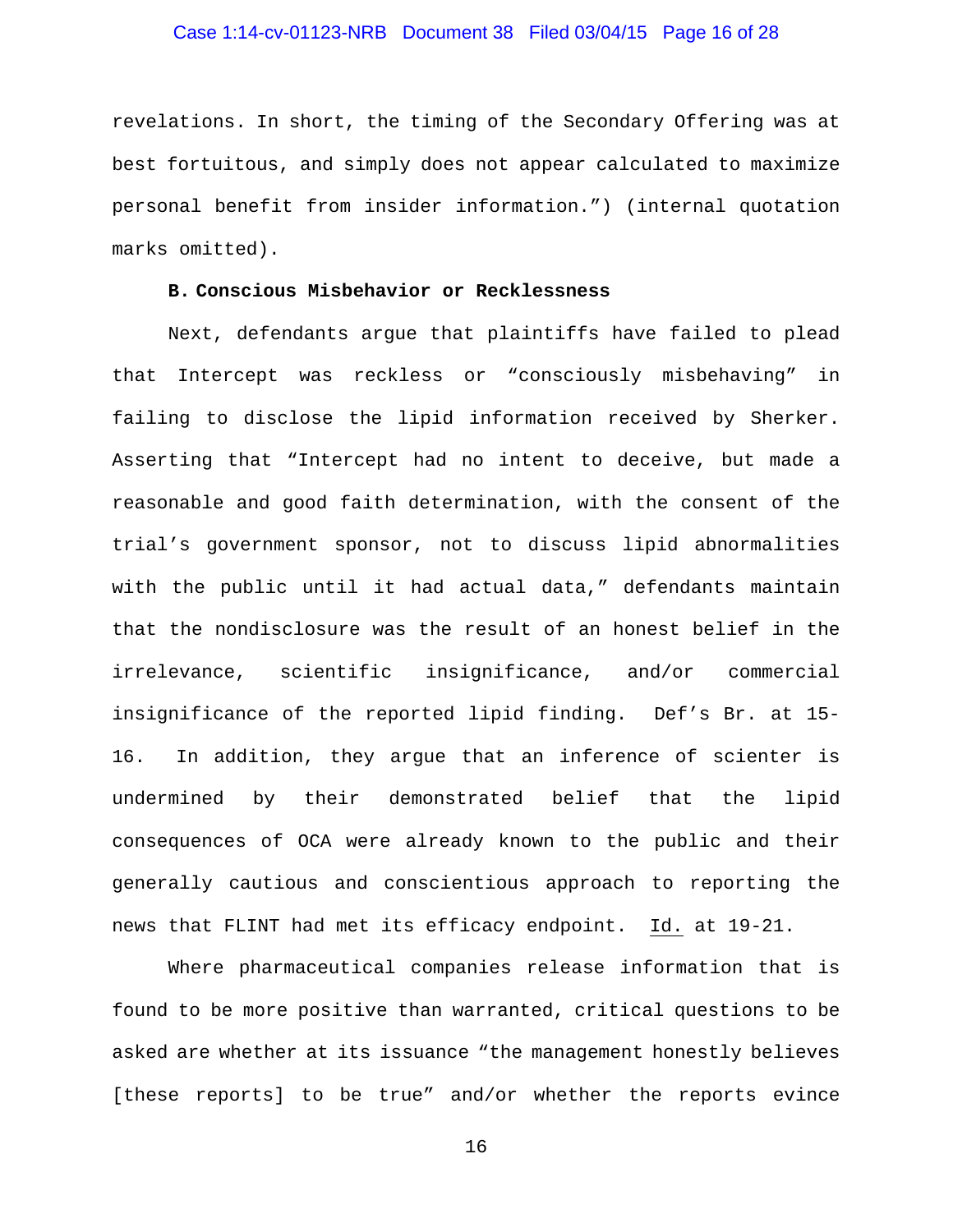### Case 1:14-cv-01123-NRB Document 38 Filed 03/04/15 Page 17 of 28

"reckless disregard for truth." In re AstraZeneca Sec. Litig., 559 F. Supp. 2d 453, 470 (S.D.N.Y. 2008) aff'd sub nom. State Universities Ret. Sys. of Illinois v. Astrazeneca PLC, 334 F. App'x 404 (2d Cir. 2009). "[I]f the management knows that certain facts will necessarily prevent the regulatory approval or the marketing of the drug and conceals these facts from the investing public, then there is scienter. There is also scienter if the management is reckless in dealing with such adverse facts." Id.

We find that Intercept's failure to include any mention of the lipid findings reported by Sherker gives rise to a sufficient inference of scienter at this stage of litigation. In essence, Intercept was informed by Sherker that treatment would be stopped on the basis of a positive development ("[G]iven this decision [that 'the stopping boundary for efficacy was crossed'] . . . treatment will be discontinued") and on the basis of a negative development ("[G]iven . . . the finding of significant lipid abnormalities . . . treatment will be discontinued"). Intercept chose, however, only to report the positive development, engaging in the sort of selective disclosure that creates a real possibility of misleading investors.

More tellingly, Intercept did not simply issue its release upon speaking to Sherker, but it sought subsequent approval from Sherker on the decision to report the positive (endpoint news) while excluding the negative (lipid finding). Rather than receive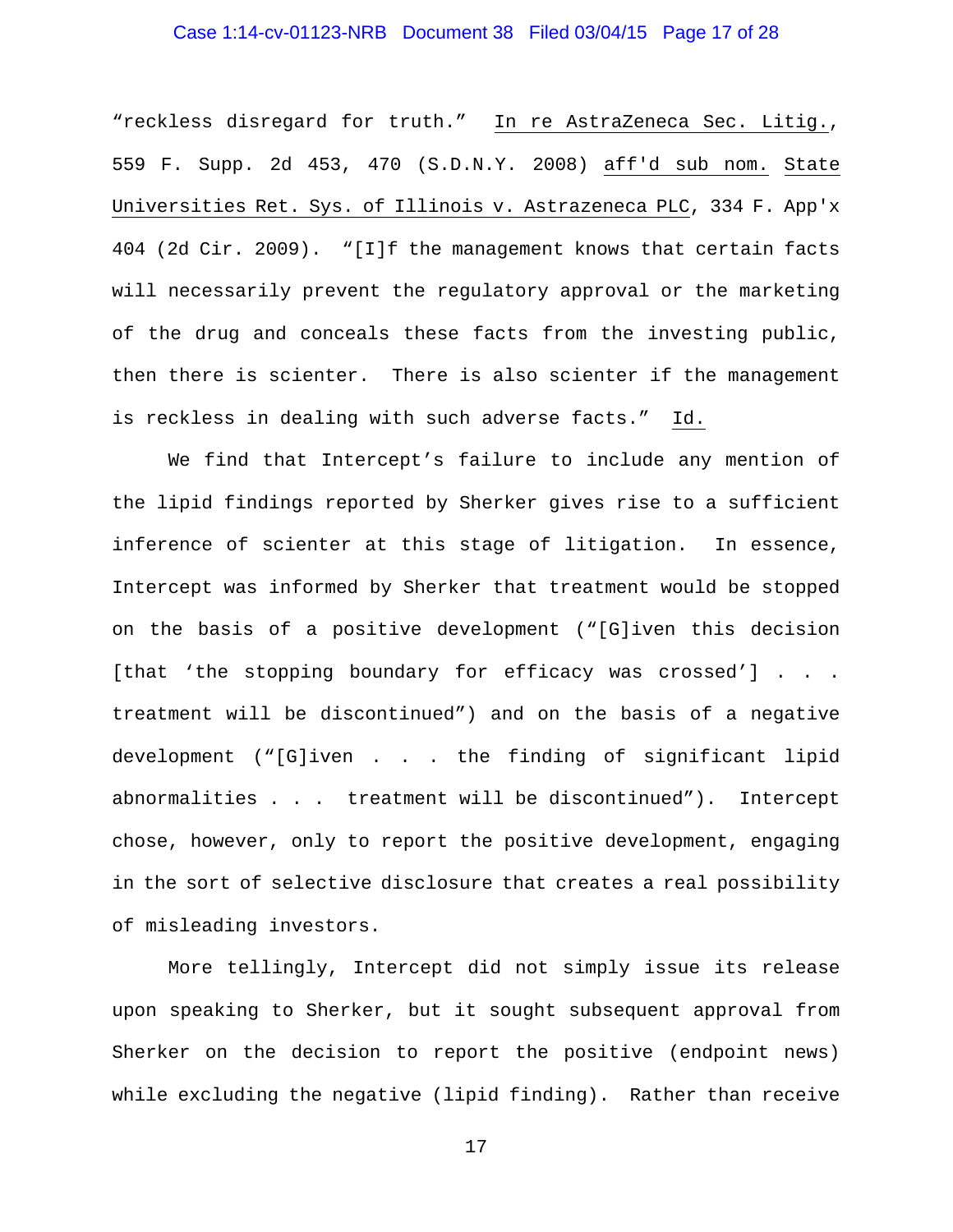### Case 1:14-cv-01123-NRB Document 38 Filed 03/04/15 Page 18 of 28

approval for the selective disclosure, however, Intercept was told that Sherker "defer[red]" to its decision and, further, was explicitly reminded that the negative development played a part in the decision to stop the study being reported. While it is true that Intercept was not bound by Sherker's conclusions regarding what disclosures were necessary to accurately and fully report the trial news, the fact that Intercept sought out Sherker's opinion on the issue only to largely disregard his response suggests that its decision not to disclose the lipid finding constituted knowing conduct: in other words, it appears that Intercept did not merely overlook the role played by the lipids, but specifically considered whether the company could avoid reporting the finding and, in the absence of a clear yes or no from Sherker, decided not to disclose the negative information.

The final set of emails between Shapiro and Sherker also supports plaintiffs' claims that Intercept acted consciously and recklessly in failing to disclose the lipid finding. Specifically, Shapiro's stated concern that the lipid information in the statement--which mirrors exactly what Sherker originally disclosed to Shapiro--"will cause issues" and thus should not be announced by NIDDK suggests that Intercept may have itself chosen not to report the findings not because they were insignificant or uncertain but because they would "cause issues." Additionally, in the same email, Shapiro notes that this information is "specific."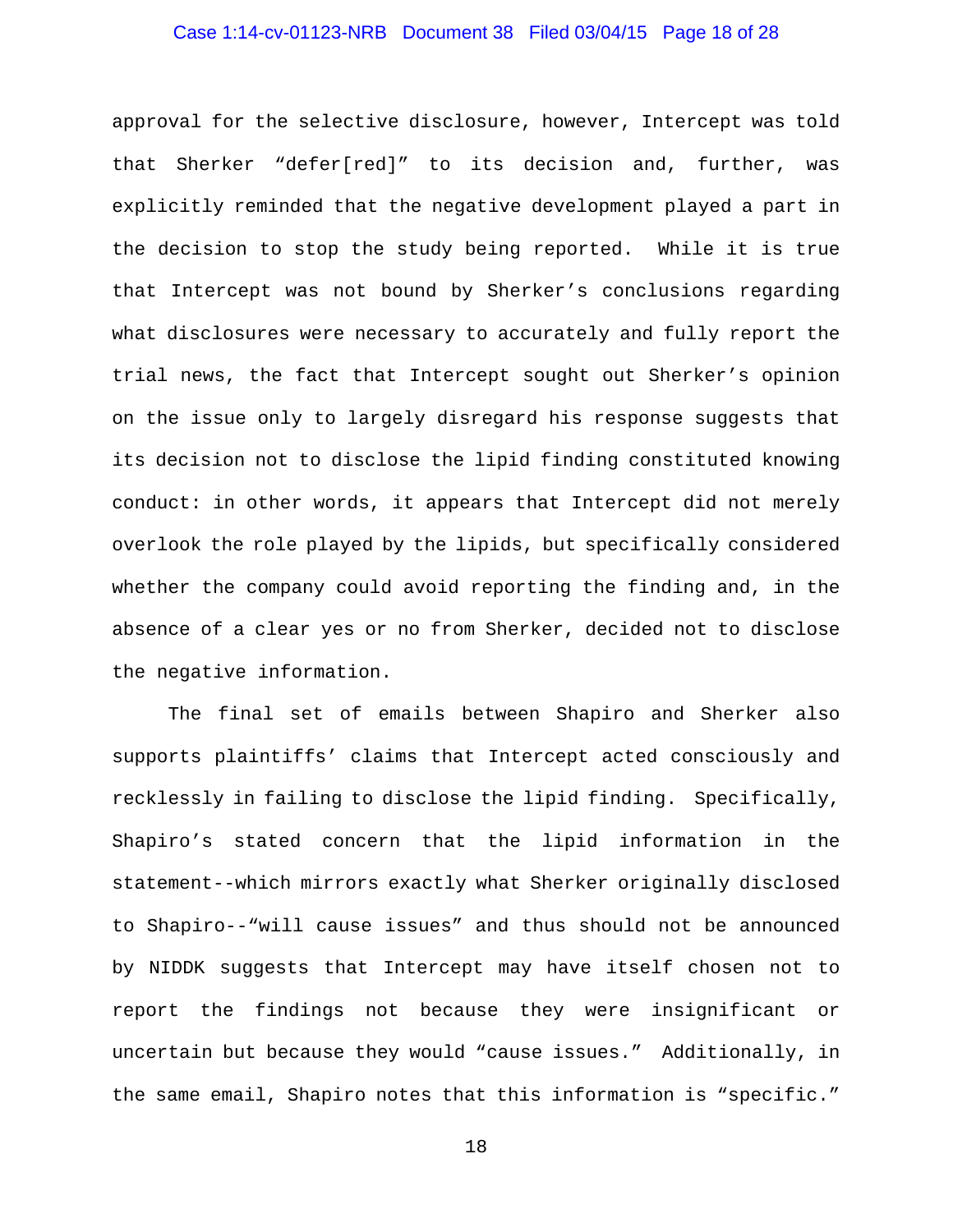### Case 1:14-cv-01123-NRB Document 38 Filed 03/04/15 Page 19 of 28

Taken together, these allegations are sufficient to give rise to a compelling inference of conscious-misbehavior scienter at this stage.

Defendants argue that, rather than an inference of conscious misbehavior, Shapiro's correspondence with Sherker evinces a stronger inference that Intercept "reasonably believed that the omitted information was irrelevant or not scientifically or commercially significant" and therefore did not act with scienter. Def's Br. at 15-16. In particular, they note that Sherker failed to provide Intercept with "actual data to indicate that the lipid abnormalities had any material scientific significance" and assert that Sherker's "consent" to the nondisclosure (i.e. his failure to indicate that he thought the lipid nondisclosure was misleading) supported Intercept's good-faith belief that the lipid finding was irrelevant or insignificant. Id. at 23.

However, based on the current record, we find it difficult to concur with defendants' suggestion that the record supports a sufficient inference that Intercept honestly and reasonably believed that the lipid data was "irrelevant" or "scientifically insignificant." For one, Sherker's email--in which he sounded a cautionary note about the reasons for the early study endpoint and "defer[red]" to Intercept's decision on disclosure--cannot be said to constitute meaningful or affirmative "consent" to the press release, such that defendants would have reasonably believed that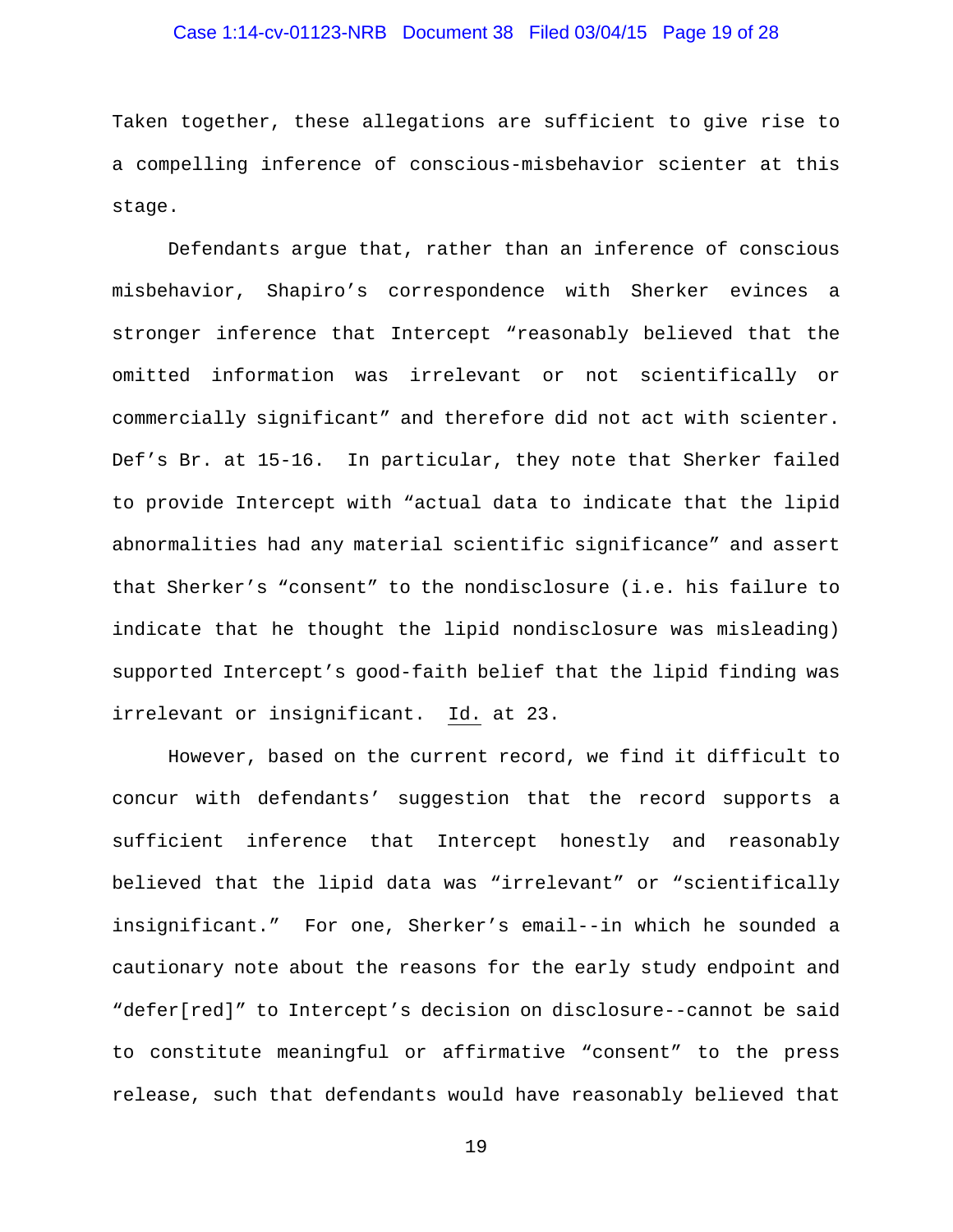### Case 1:14-cv-01123-NRB Document 38 Filed 03/04/15 Page 20 of 28

he supported or validated the nondisclosure. Rather, Sherker's emails declared that the lipid finding was an "influen[tial]" factor in the decision to end the study, and they repeatedly used the term "significant" to describe the lipid abnormalities. A belief that these abnormalities were irrelevant or insignificant would thus seem to arise in spite of, rather than as a result of, the information provided by NIDDK. Cf. In re Delcath Sys., Inc. Sec. Litig., 13 Civ. 3116 LGS, 2014 WL 2933151, at \*12 (S.D.N.Y. June 27, 2014) (rejecting defendants' claim that there is no scienter where "management honestly believes its positive view of the data from its trials, even though the FDA may have had a different interpretation," and noting that "[w]hile the FDA's disagreement with management's interpretation of data does not create a misstatement on the part of management, the disagreement may help support a strong inference of scienter"). In addition, as noted earlier, defendants' claims that they believed the lipid data was irrelevant or as-yet scientifically insignificant would seem to be belied by Shapiro's characterization of NIDDK's parallel disclosure in his January 10 email as "specific" and likely to "cause issues."

Defendants seek to support their position with cases in which pharmaceutical companies are given raw data that, when later analyzed, revealed adverse conclusions. That fact pattern, however, is meaningfully distinguishable from--and, indeed,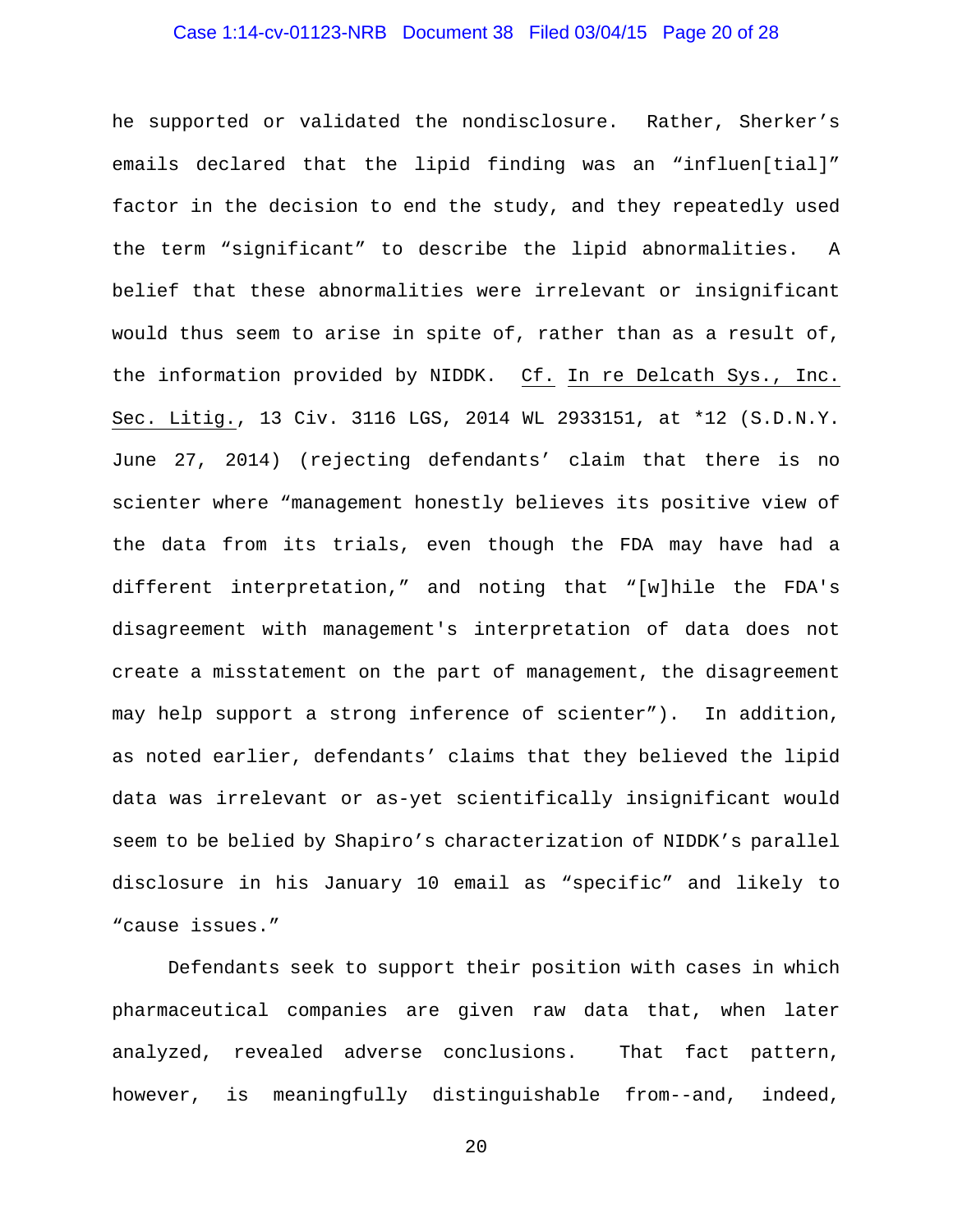### Case 1:14-cv-01123-NRB Document 38 Filed 03/04/15 Page 21 of 28

perhaps the converse of--the one at issue here. In such cases, pharmaceutical companies do not meet the scienter requirement because they did not realize the statistical significance of their own raw data at the time they made (or failed to make) a statement, and courts have affirmed that companies may take some time to reach conclusions from raw data. See, e.g., State Universities Ret. Sys. of Illinois v. Astrazeneca PLC, 334 F. App'x 404, 407 (2d Cir. 2009) ("Drug companies need not disclose isolated reports of illnesses suffered by users of their drugs until those reports provide statistically significant evidence that the ill effects may be caused by--rather than randomly associated with--use of the drugs and are sufficiently serious and frequent to affect future earnings."); Koncelik v. Savient Pharm., Inc., 08 Civ. 10262 (GBD), 2010 WL 3910307, at \*7 (S.D.N.Y. Sept. 29, 2010) aff'd, 448 F. App'x 154 (2d Cir. 2012) (rejecting the claim that defendants were "consciously misbehaving or reckless, in publicly disclosing the first three cardiovascular SAEs without disclosing the remaining five cardiovascular SAEs, because they knew or should have known that this established a statistically significant link between the drug and the cardiovascular SAEs."); In re Sanofi-Aventis Sec. Litig., 07 Civ. 10279 (GBD), 2009 WL 3094957, at \*7 (S.D.N.Y. Sept. 25, 2009) (rejecting scienter claim based on defendants' failure to realize safety details of drug "given their access to clinical study data"). Here, by contrast, Intercept did not have raw data,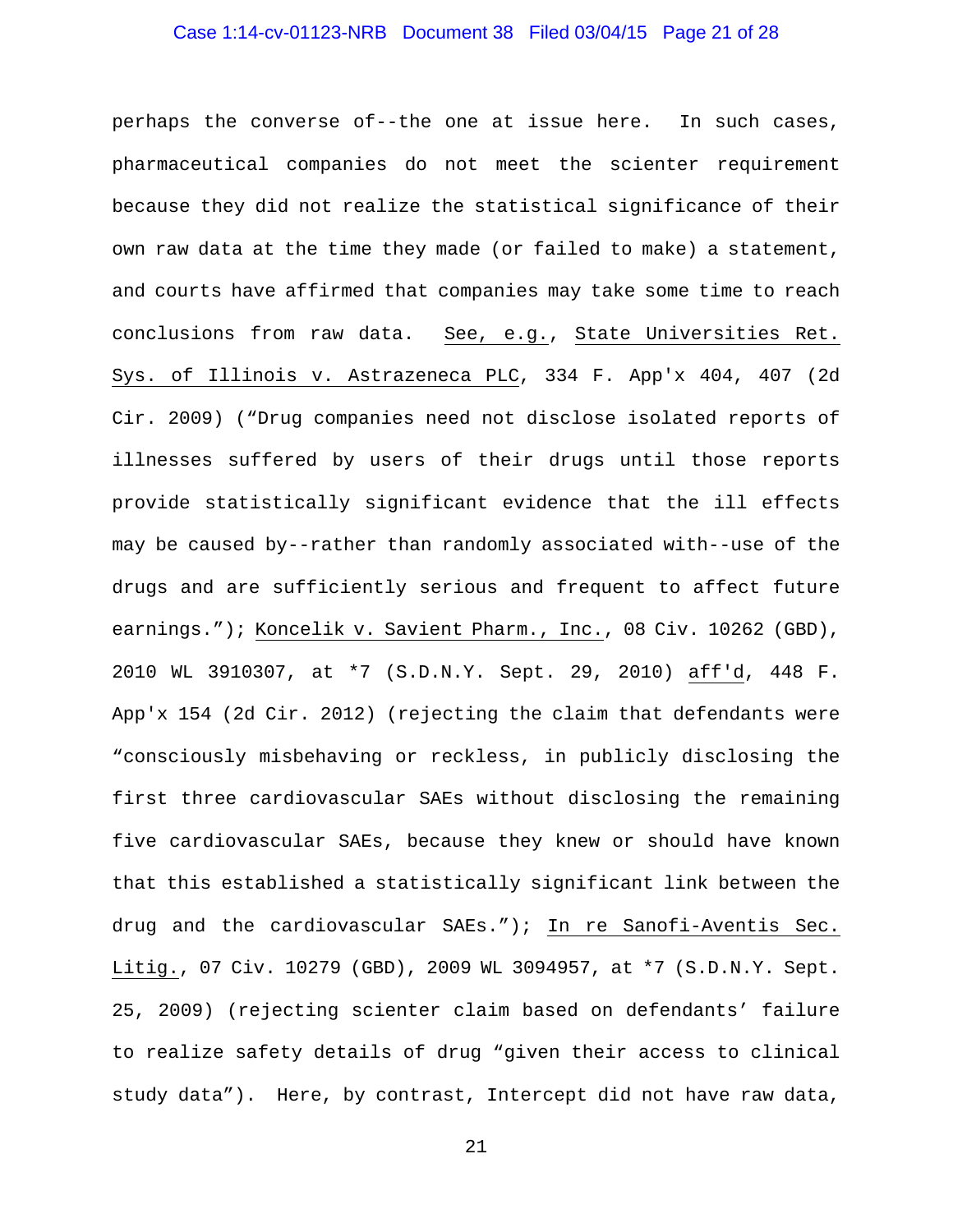### Case 1:14-cv-01123-NRB Document 38 Filed 03/04/15 Page 22 of 28

but it did have NIDDK's statement that the lipid finding was "significant," and apparently significant enough to have influenced the decision to terminate the therapy. Moreover, given that only NIDDK and not Intercept was in the position of collecting and assessing trial data, such that Intercept was generally positioned to merely report NIDDK's findings rather than make its own, the contention that Intercept needed to wait for further data or assessment in this instance rather than relay NIDDK's finding is unpersuasive.

Defendants' related argument that they reasonably believed the lipid finding would not have commercial significance, and therefore did not act with scienter in failing to disclose it, is also unavailing. While some courts do place an emphasis on whether companies understood that the information threatened the commercial viability of the product or company in evaluating whether the nondisclosure was made with scienter, see, e.g., In re AstraZeneca Sec. Litig., 559 F. Supp. 2d 453, 471 (S.D.N.Y. 2008) aff'd sub nom. State Universities Ret. Sys. of Illinois v. Astrazeneca PLC, 334 F. App'x 404 (2d Cir. 2009) ("Nothing appears in the complaint showing that there was a consensus of the management that the risks of Exanta made the drug unlikely to be approved"), such an evaluation of commercial viability need not be determinative. See, e.g., In re Citigroup Inc. Sec. Litig., 753 F. Supp. 2d 206, 238 (S.D.N.Y. 2010) ("Defendants contend that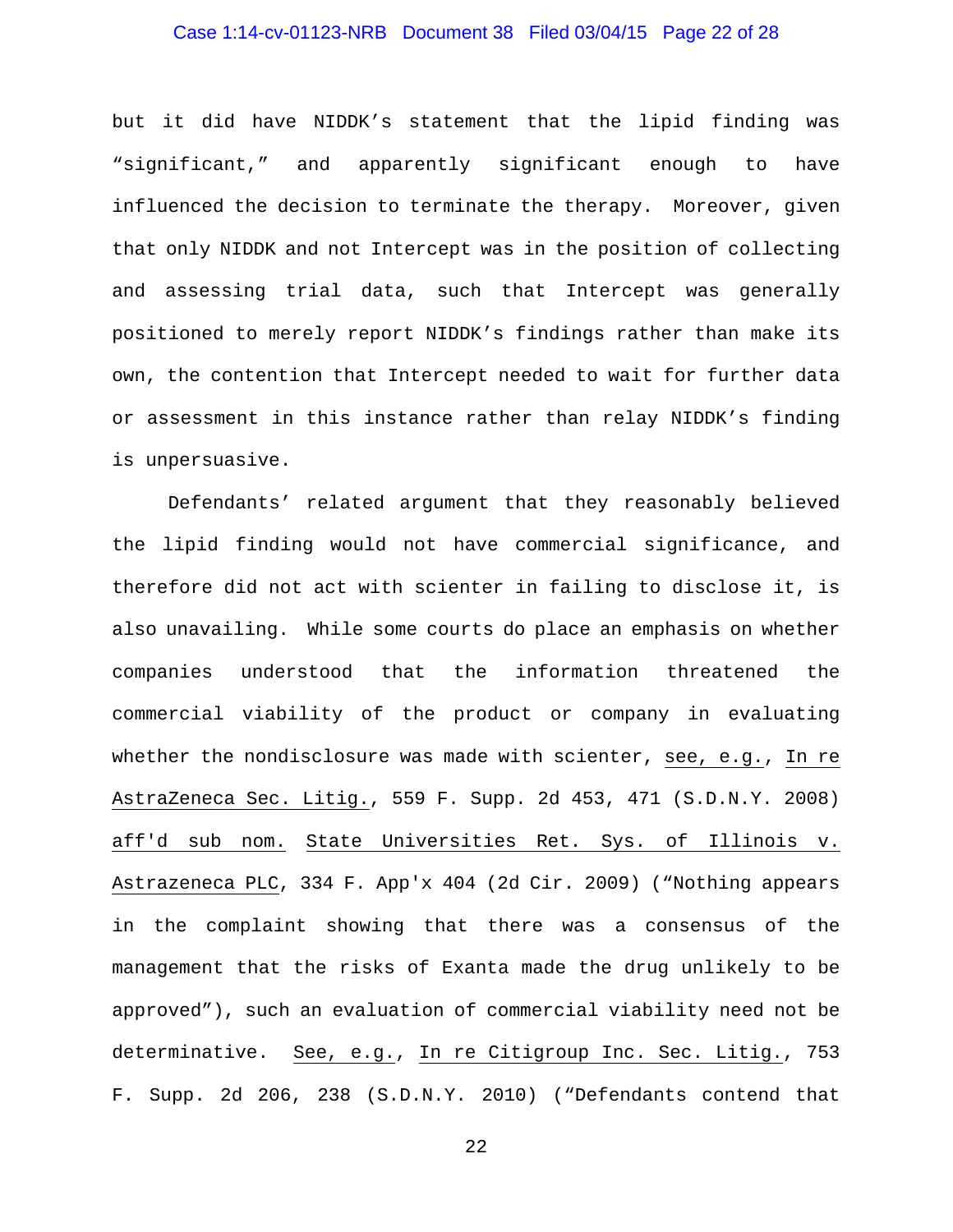# Case 1:14-cv-01123-NRB Document 38 Filed 03/04/15 Page 23 of 28

none of Citigroup's actions suggest 'any knowledge on Citigroup's part that losses would be suffered.' This argument erroneously presupposes that plaintiffs must show that defendants were clairvoyant. Defendants could have been reckless in failing to disclose this information even absent knowledge that the CDO holdings would certainly suffer losses."); City of Livonia Employees' Ret. Sys. v. Wyeth, 07 Civ. 10329 (RJS), 2010 WL  $3910265$ , at  $*6-7$  (S.D.N.Y. Sept. 29, 2010) (finding scienter where defendants allegedly failed to disclose statistically significant adverse information from study of drug that was of "critical importance" to company, because they "should have been aware of the impact of Study 315's results on Wyeth's stock [when] they recklessly omitted the information") (emphasis added). Here, while it is possible that the lipid finding would prove to be a surmountable obstacle in the drug's development and that defendants have honestly believed this to be the case, Sherker's emails make clear that the lipid finding is a meaningful concern that could cause problems for the drug's approval and commercial success, and thus about which defendants should have been cautious.

We also reject defendants' argument that they acted without scienter because they "believed that the fact that lipid abnormalities had already been observed in patients taking OCA was already known to the public." Def's Br. at 19. Specifically, defendants claim that "the results of a prior trial--including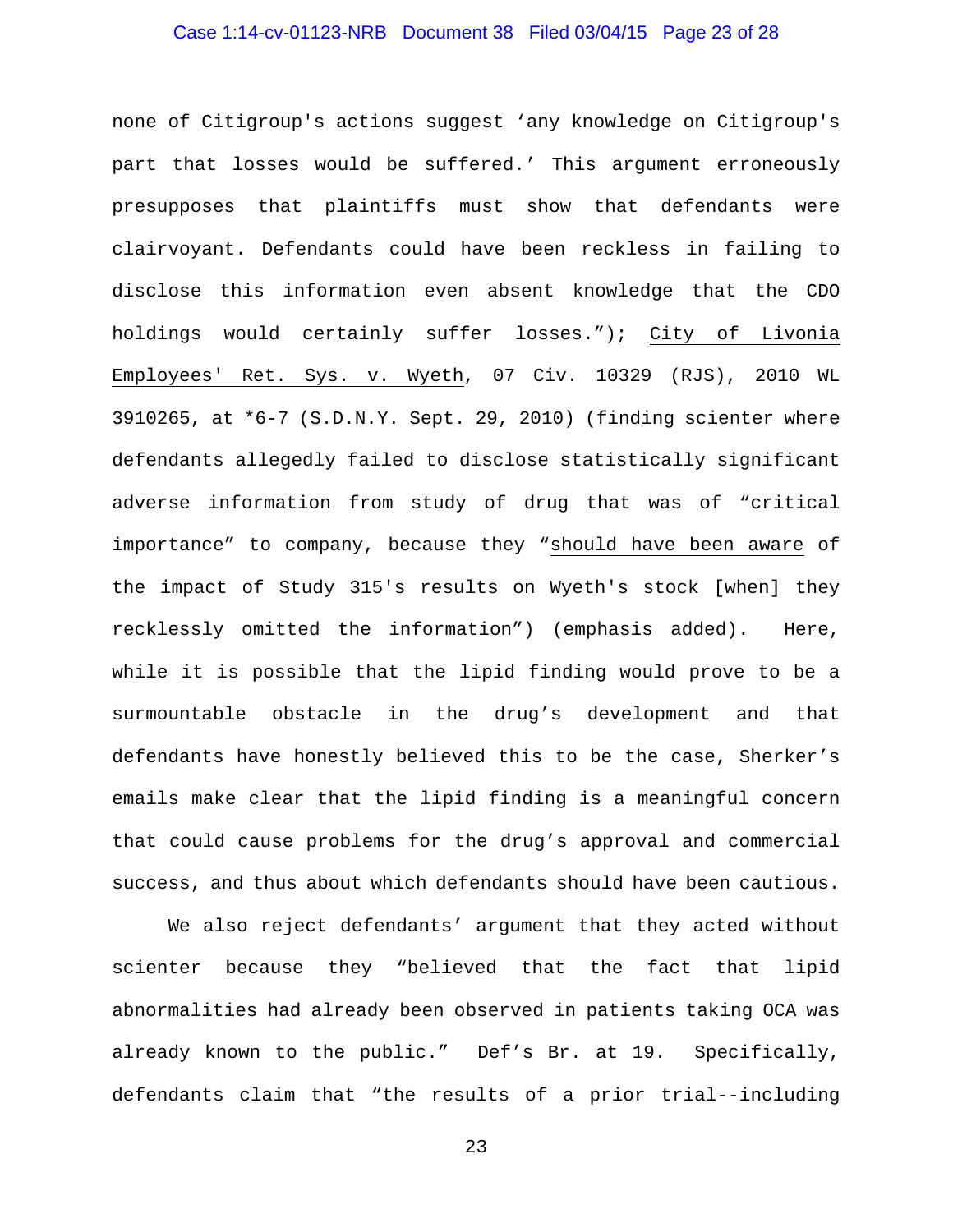### Case 1:14-cv-01123-NRB Document 38 Filed 03/04/15 Page 24 of 28

lipid changes like those generally described by NIDDK--had been disclosed in a prominent medical journal in 2013 and had at all times since its IPO been part of Intercept's public filings," and that these disclosures negate scienter either because information simply cannot be actionably withheld when it is already known to the public, see, e.g., In re GeoPharma, Inc. Sec. Litig., 411 F. Supp. 2d 434, 448 (S.D.N.Y. 2006), or at least because the parties reasonably believed that the information was already public and therefore did not seek to withhold it in bad faith. However, the previously reported findings cannot be so easily conflated with the findings of the NIDDK trial. As plaintiffs point out, the prior results derived from "a six week 'exploratory study' (not a 72-week 'multi-center, double-blinded, placebo controlled' like the FLINT trial), conducted by Intercept (not the NIDDK)," for patients with NAFLD (a precursor to NASH) who also had type 2 diabetes. Pl's Opp'n at 21-22; Def's Reply at 9 n. 9. The two studies are thus meaningfully different, such that the existence of lipid abnormalities in the later study cannot be inferred or expected from the existence of lipid abnormalities in the former study and therefore reasonably known to investors. Cf. Kalnit v. Eichler, 264 F.3d 131, (2d Cir. 2001) (no scienter where defendants who had announced a merger agreement failed to disclose letter suggesting company might receive and act on a superior proposal, given that the terms of the merger agreement gave defendants 45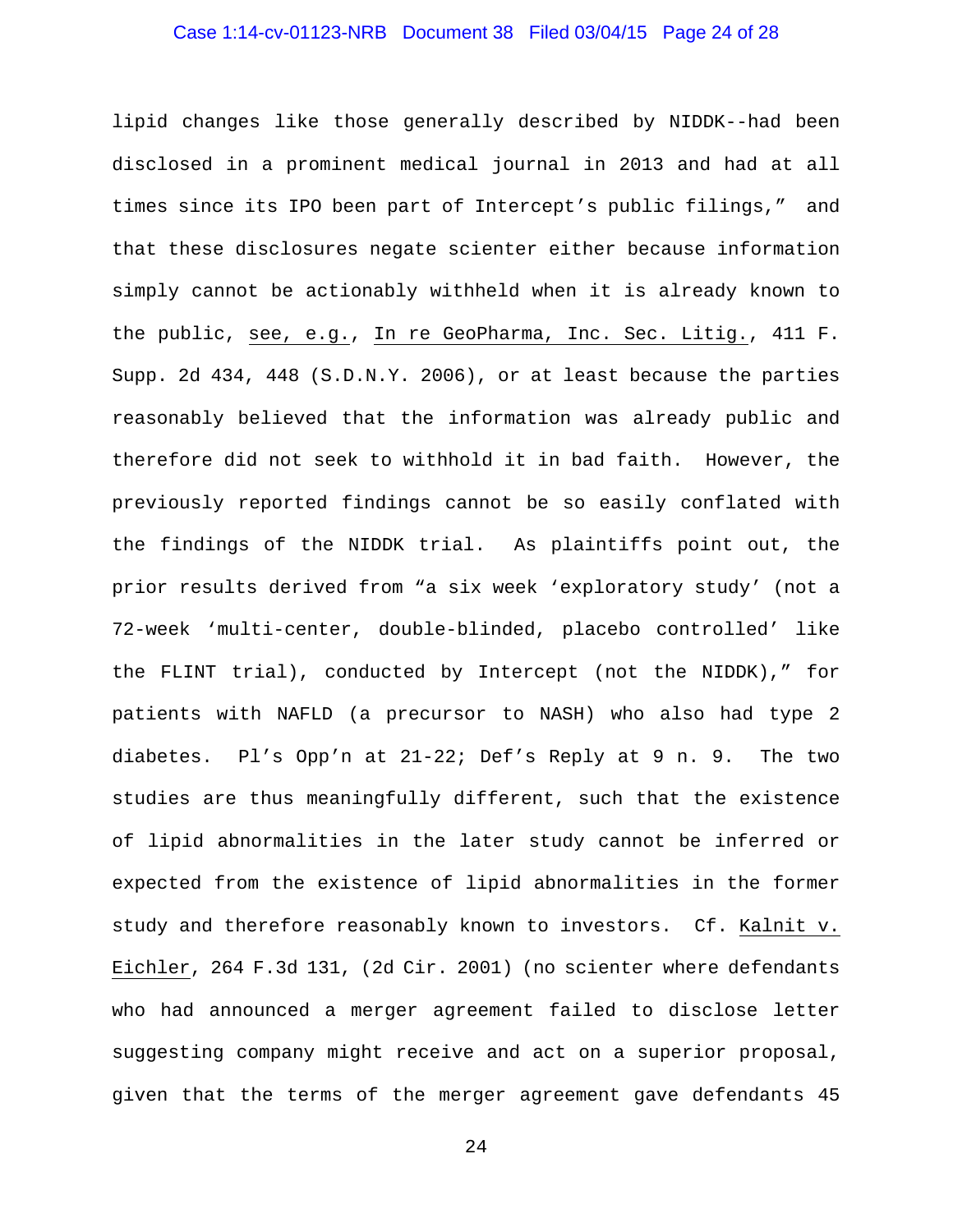### Case 1:14-cv-01123-NRB Document 38 Filed 03/04/15 Page 25 of 28

days to accept a superior proposal, making acceptance of superior proposal reasonably inferred or expected from the terms of the merger agreement). Such differences undermine both defendants' contention that the information was in fact already public and the reasonableness of their belief that disclosure was unnecessary.

Finally, we reject defendants' claims that their conduct manifested such cautiousness or conscientiousness as to defeat an inference of scienter. For instance, defendants assert that they were not reckless because they were "careful to caution investors." Def's Br. at 21. However, in support, defendants point solely to one comment made by Pruzanski in the January 9 conference call that he did not "want to overplay where we are," id., which, as plaintiffs note, was in fact directed to the number of patients diagnosed with NASH rather than the efficacy finding or trial results. Defendants' attempt to characterize the statement as more broadly "indicative of [their] general mindset of tempering optimism with caution" overstates Intercept's level of care, especially when Intercept's statements are compared to other cases in which defendants, found not to have scienter, have meaningfully cautioned investors about their findings. See, e.g., In re AstraZeneca Sec. Litig., 559 F. Supp. 2d 453, 470 (S.D.N.Y. 2008) aff'd sub nom. State Universities Ret. Sys. of Illinois v. Astrazeneca PLC, 334 F. App'x 404 (2d Cir. 2009) (no scienter where **"**the information provided by defendants made clear that certain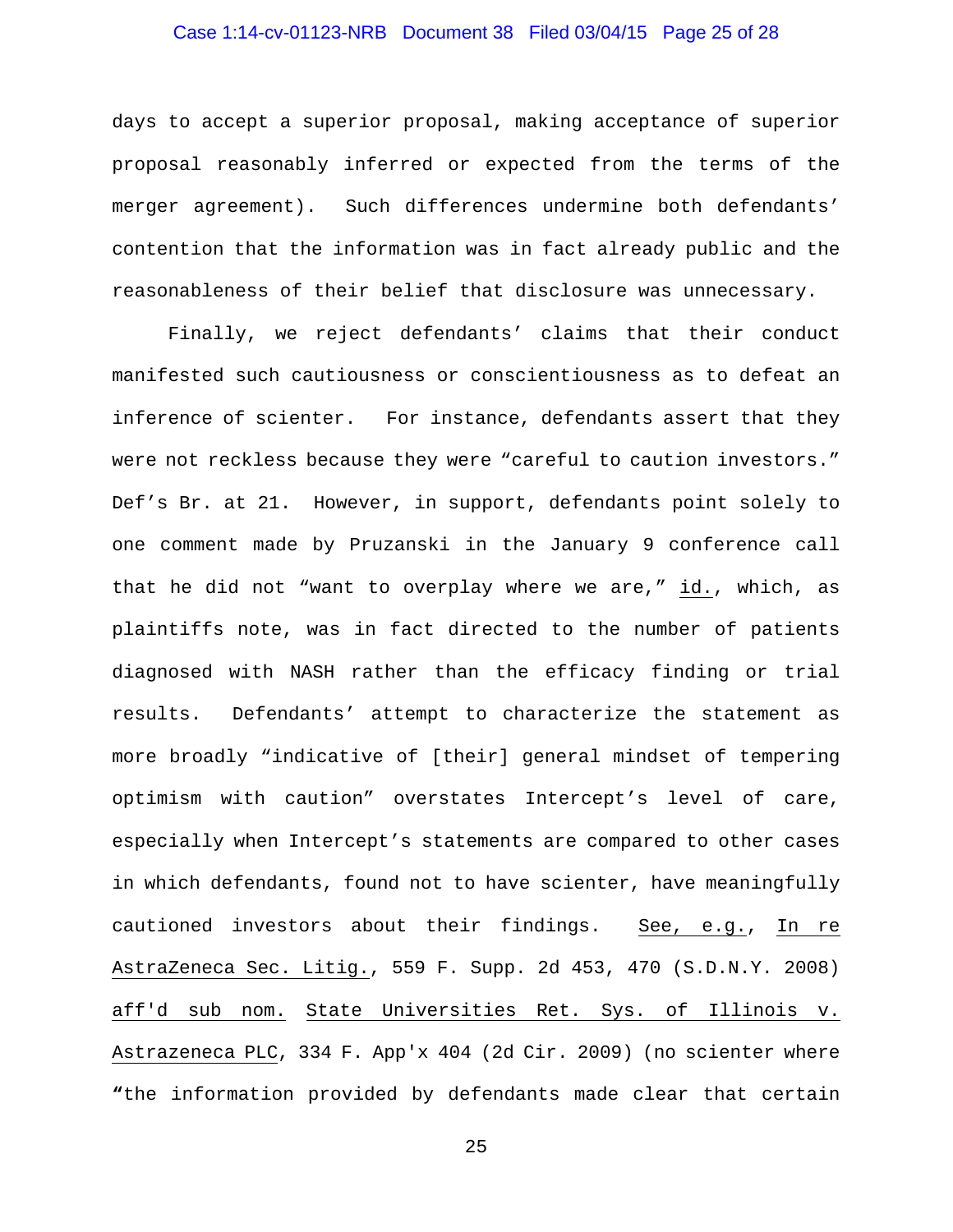### Case 1:14-cv-01123-NRB Document 38 Filed 03/04/15 Page 26 of 28

side effects were being manifested in the testing, particularly regarding the risk of liver injury" and "public communications continually noted that there would need to be an ultimate riskbenefit evaluation, and that it was uncertain what this evaluation would show").

In sum, plaintiffs' allegations are sufficient at this stage of litigation to suggest that Intercept consciously chose not to disclose the lipid information, which it knew or should have known to be a significant negative finding, and that it therefore acted with scienter. See City of Livonia Employees' Ret. Sys. v. Wyeth, 07 Civ. 10329 RJS, 2010 WL 3910265, at \*6-7 (S.D.N.Y. Sept. 29, 2010) ("Plaintiffs have alleged that not all of the information from [the study] was revealed to the public during the Class Period and that the study provided statistically significant evidence to Defendants that serious adverse events may have been caused by the use of [the drug]. As discussed supra*,* Plaintiffs allege [the drug] had 'critical importance' to [the company]. . . . Therefore, at least at this stage of the litigation, Plaintiffs have made sufficient allegations that Defendants should have been aware of the impact of [the study's] results on [the company's] stock and that they recklessly omitted the information when making their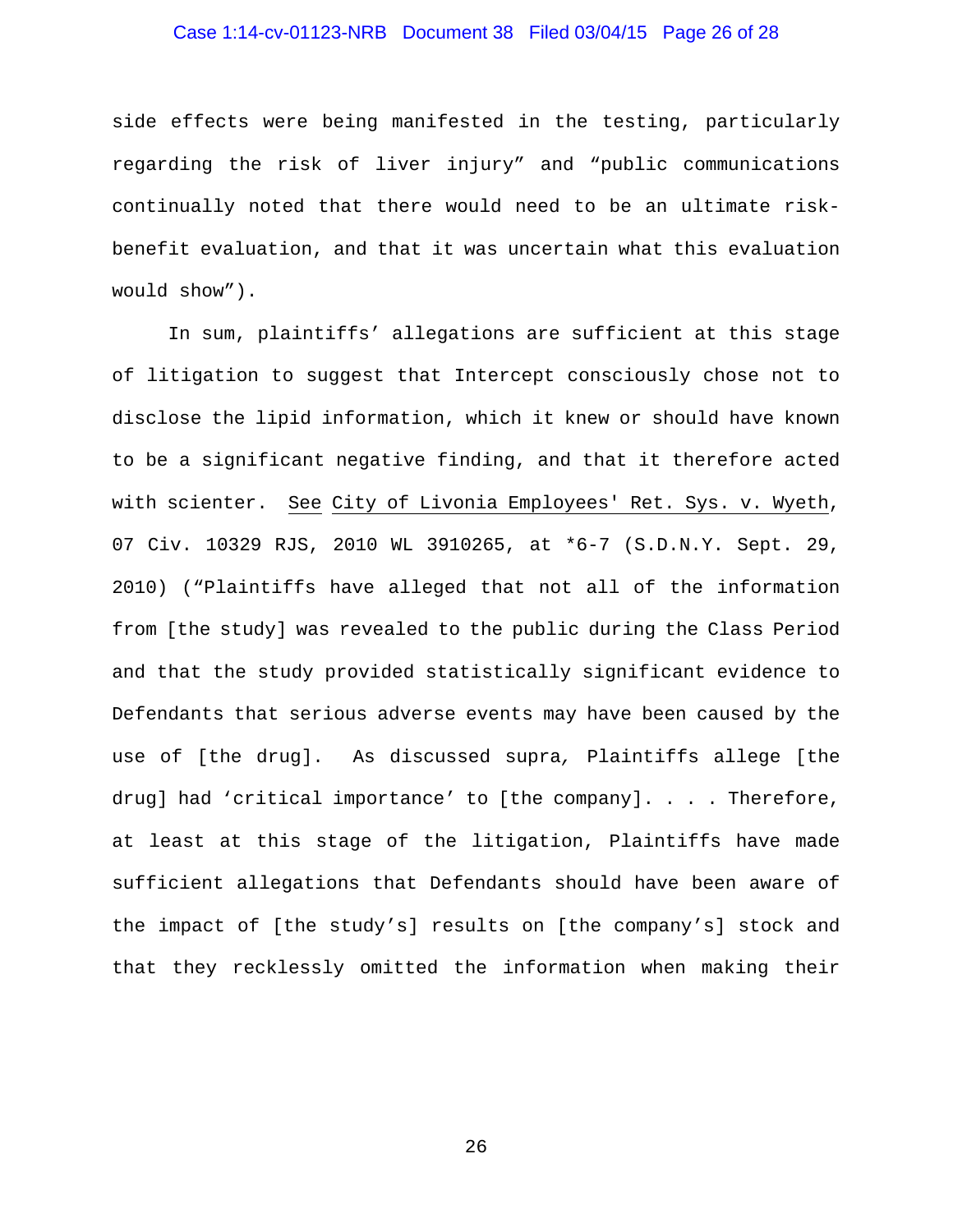### Case 1:14-cv-01123-NRB Document 38 Filed 03/04/15 Page 27 of 28

statements during the Class Period. Accordingly, Plaintiffs have adequately alleged scienter."). $3$ 

#### **CONCLUSION**

For the aforementioned reasons, defendants' motion to dismiss is denied. This Memorandum and Order resolves Docket No. 29. Finally, the parties should confer and submit a proposed schedule for further proceedings.

#### **SO ORDERED.**

Dated: New York, New York March 4, 2015

NÀOMI REICE BUCHWALD<br>UNITED STATES DISTRICT JUDGE

<sup>3</sup> Because we reject defendants' challenge to plaintiffs' allegations under § lO(b) and Rule lOb-5, we also reject defendants' contention that plaintiffs' §20(a) control liability claims fail because plaintiffs have not pled a primary violation of the securities laws.